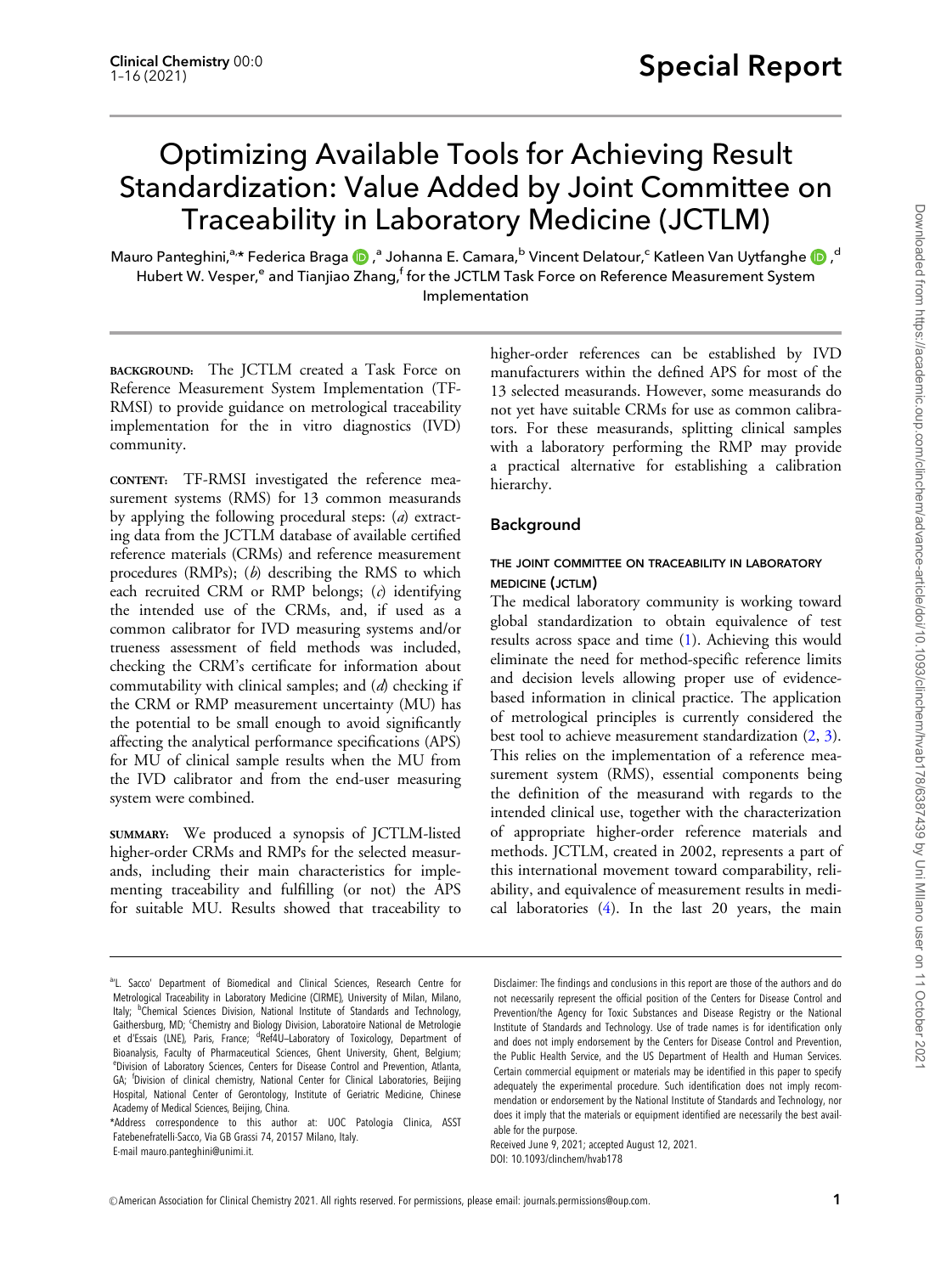objective of JCTLM has been to identify, through a transparent review process, reference materials and measurement procedures that fulfill the definition of "higher order," and laboratories offering a reference service. To achieve this goal, JCTLM is using appropriate International Organization for Standardization (ISO) standards and expertise of its members drawn from all international stakeholders who support standardization activities ([5–7\)](#page-14-0). The outcome of this work is a publicly available database listing reference materials, methods, and measurement services that meet the ISO standards ([8\)](#page-14-0). The JCTLM database is a highly valuable resource for implementing metrological traceability by the in vitro diagnostics (IVD) device manufacturers, both commercial and laboratory developed, on a global basis as described in the ISO 17511:2020 standard ([9\)](#page-14-0). Some countries or regions have regulations requiring metrological traceability to higher-order references, for example the European Union Regulation 2017/745 [\(10](#page-14-0)).

#### ADDING PILLARS TO THE TEMPLE OF LABORATORY STANDARDIZATION

The classical key elements of an RMS are higher-order certified reference materials (CRM), reference measurement procedures (RMP), and reference laboratory services (RLS) using these RMPs. However, additional components are essential to implementing the metrological traceability concept in a manner that is meaningful for clinical practice (Fig. 1) [\(11](#page-14-0), [12](#page-14-0)). An additional pillar for sustaining what has been named the "temple of laboratory standardization" is the setting of analytical performance specifications (APS) for measurement uncertainty (MU) that are fit for the intended purpose ([13,](#page-14-0) [14](#page-14-0)). This is an aspect not yet completely considered, substantially distinguishing the application of metrological science in laboratory medicine from that in other areas, i.e., the definition and use of the RMS concept for standardization of measurements must be closely associated with the setting of targets for MU to provide test results that are clinically suitable. Fulfilling APS ensures that measurement results in clinical samples have a MU that satisfies their intended use. If these targets are not objectively defined and fulfilled, there is a risk that measurement variability (including some bias, if any) obscures the clinical information derived from the result and reduces the advantages of metrological traceability implementation ([12,](#page-14-0) [15](#page-14-0)).

Another pillar of the temple of standardization is participation in analytical quality control programs (internal and external surveillance) that appropriately assess the suitability of components used in the calibration hierarchy to establish metrological traceability. Surveillance programs intended to assess measurement procedures used in medical laboratories should provide adequate postmarket surveillance information ([16–18\)](#page-14-0). The recently revised ISO 17511:2020 standard includes these 2 additional components by requiring that the



Fig. 1. Main components to be defined to produce standardized laboratory results. Modified with permission from Infusino and Panteghini ([13\)](#page-14-0).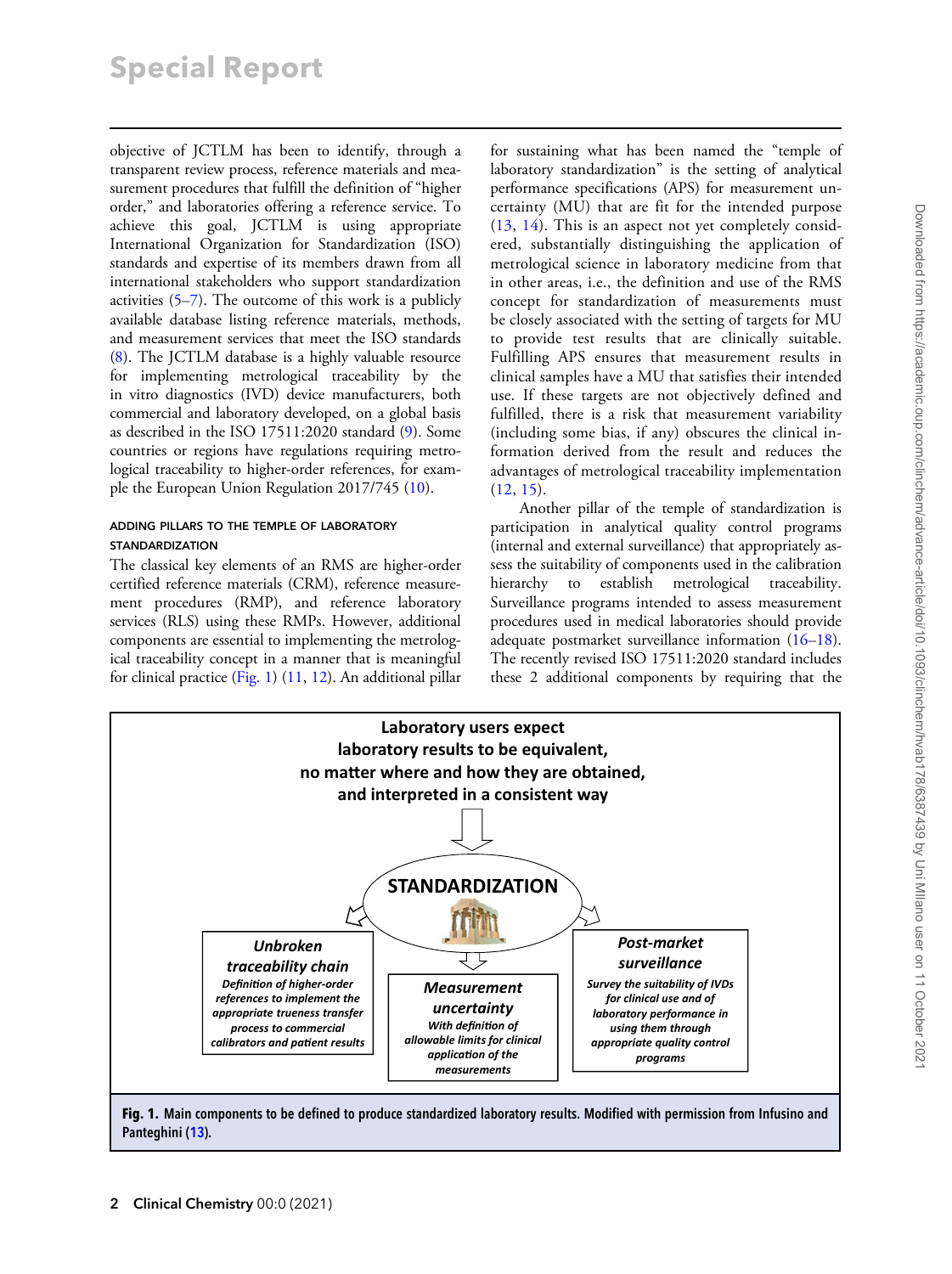MU of results obtained by end-users of IVD in clinical samples not exceed the predefined maximum allowable MU and mandating the inclusion in the IVD medical device developer's technical file of documentary evidence that metrological traceability is achieved [\(9](#page-14-0)).

### THE JCTLM TASK FORCE ON REFERENCE MEASUREMENT SYSTEM IMPLEMENTATION (TF-RMSI)

IVD manufacturers usually provide only a short description of how metrological traceability was established for their commercially available measuring systems ([12\)](#page-14-0). The information provided is frequently limited to the name of the CRM and/or RMP to which the assay calibration is traceable, without any description of the implementation steps or the calibration hierarchy. Experience has shown that the type of traceability chain adopted by the IVD manufacturers and how it is implemented may lead to different combined MU at the level of commercial calibrators ([12,](#page-14-0) [19](#page-14-0)). To address these observations, the ISO 17511:2020 standard requires appropriate documentation of the implementation steps for the calibration hierarchy as well as documentation of how metrological traceability to higher-order references was verified ([9\)](#page-14-0).

To aid IVD manufacturers in meeting these ISO 17511:2020 requirements, the identification and definition of available RMS and of all the calibration hierarchy components (i.e., not just CRMs and RMPs) may be helpful. With this in mind, in 2019 the JCTLM created the TF-RMSI, aiming to integrate the information historically provided in its database and to provide practical guidance on metrological traceability implementation to the IVD community. The TF-RMSI key objectives are to: (a) identify and describe available RMS and complete traceability chains, based on the information present in the JCTLM database;  $(b)$ illustrate the propagation of MU through the entire calibration hierarchy;  $(c)$  use APS derived according to an internationally recommended model to judge whether RMS components are fit for purpose; and (d) identify those measurands for which further advancements to existing RMS are needed or where some components of the RMS are lacking.

Considering major stakeholders in the field, TF-RMSI aims to:

- give to *IVD manufacturers* clarifications and recommendations for selecting the optimal approach for correctly implementing metrological traceability and identifying areas for improvement;
- be a stimulus for *higher-order reference pro*viders for improving the suitability of their products, if needed, and to assist with prioritizing future efforts; and

• help *laboratory professionals* in defining the analytical quality of their results.

Using serum creatinine as a case study, a preliminary exercise was carried out by employing an approach combining a critical review of what is available in the JCTLM database with a comparison of this information against derived APS for MU [\(20](#page-14-0)). Briefly, results showed that the most recently listed CRMs in the JCTLM database appeared to be suitable for correctly implementing metrological traceability (with commutability explicitly assessed) and has suitably small MU to allow APS to be met for measurements on patient samples. Splitting clinical samples with a laboratory performing mass spectrometry-based RMPs provided an alternative route to establishing a calibration hierarchy for measurement of serum creatinine. The TF-RMSI applied this approach for a group of 13 measurands covered within the JCTLM database, providing robust information about the state of the art of available RMSs and their impact on the ability of clinical measurements to meet APS. This report details the outcome of this work.

# Methods

# SELECTION OF MEASURANDS

We identified 13 common measurands selected among: (a) the most requested tests in a representative hospital laboratory, i.e., the laboratory of 'Luigi Sacco' academic hospital in Milan; (b) measurands for which the Consultative Committee for Amount of Substance (CCQM) comparisons were or are planned to be performed; and (c) different biochemistry categories (i.e., electrolytes, metabolites, enzymes, etc.). We investigated blood total hemoglobin (Hb), plasma/serum potassium, sodium, chloride, alanine aminotransferase (ALT), C-reactive protein (CRP), creatinine, urea, total calcium, total bilirubin, glucose, blood glycated hemoglobin (HbA1c) [as measurand defined as molecules of Hb having a hexapeptide in common, which is the stable adduct of glucose to the N-terminal valine of the hemoglobin b-chain (bN1-deoxyfructosyl-hemoglobin) ([21\)](#page-14-0)], and serum 25-hydroxyvitamin  $D_3$  [25(OH)D3].

### **PROCEDURE**

The following procedural steps for each selected measurand were adopted:

- 1. data were extracted from the JCTLM database of available CRMs and RMPs,
- 2. the RMS to which each recruited CRM belongs was described, with a focus on the certified values and their associated uncertainties;
- 3. the RMS to which each recruited RMP (including associated MU) belongs was described,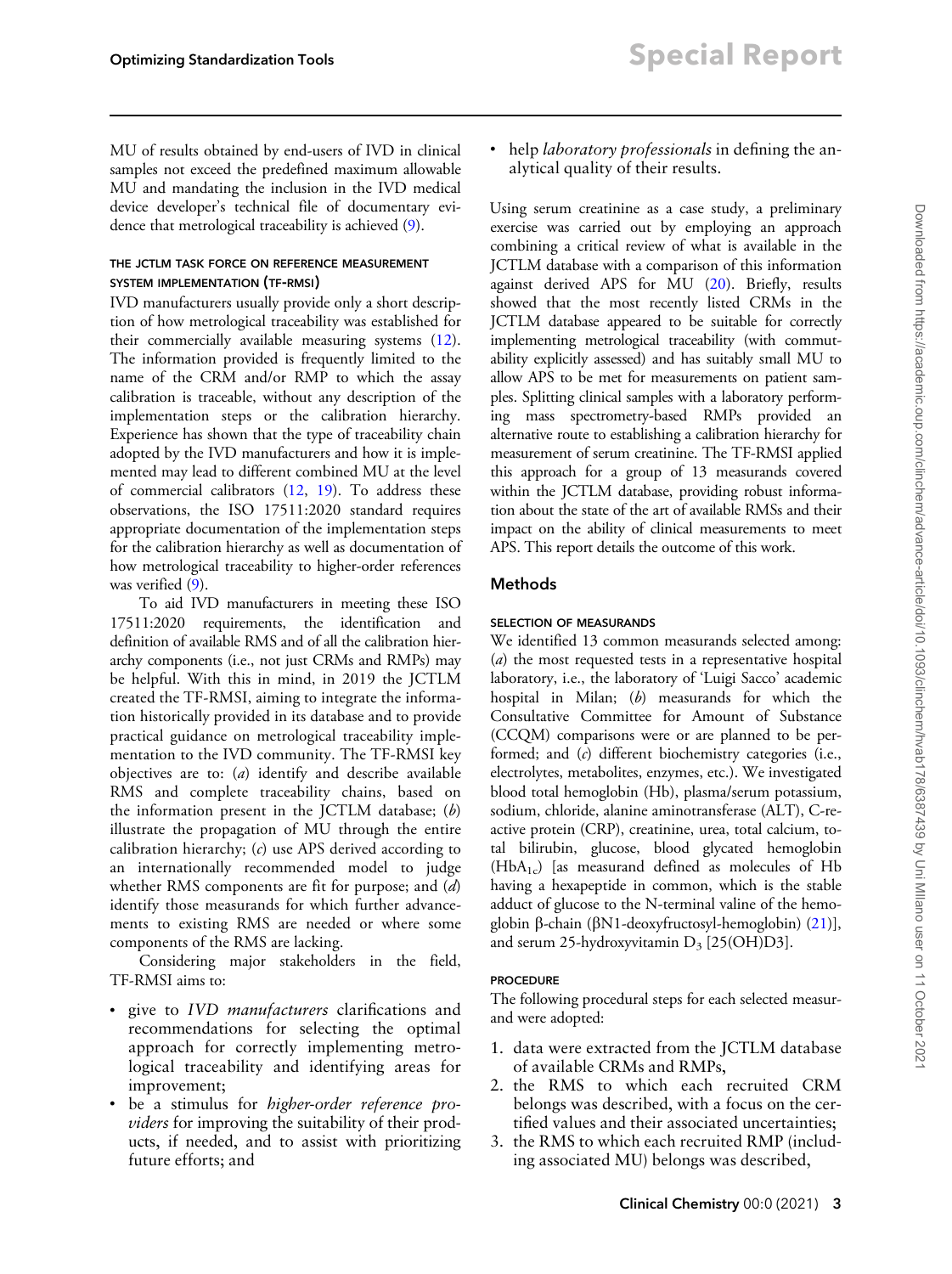# Special Report

- 4. the intended use of matrix CRMs as stated in the materials' certificates of analysis was checked to confirm that providers intended them as higher-order calibrators for implementing IVD measuring system traceability. If the intended use included use as common calibrators or the assessment of trueness and validation of calibration of field methods used in medical laboratories, the CRM's certificate was examined for information about commutability with clinical samples for commercial procedures,
- 5. the MU of CRM certified values and the trueness and reproducibility characteristics of RMP measurements were examined for their potential to be small enough to avoid significantly affecting the MU of clinical samples, when uncertainties from IVD calibrator and end-user measuring systems are combined and compared to APS for total MU budget derived according to an internationally recommended model.

According to the metrological traceability concepts stated in ISO 17511:2020, to transfer trueness from higher-order references to commercial calibrators, IVD manufacturers have 2 possibilities: (a) directly calibrating their internal procedures for calibrator value assignment with a suitable matrix CRM, or  $(b)$  aligning to an RMP by a comparison study [\(9](#page-14-0)). The latter approach asks for the use of an appropriate panel of native (commutable by definition) or pooled (validated for commutability) human samples, whose values are assigned by the RMP and resulting MU for the clinical samples based on the inherent MU characteristics of the RMP and the specific value transfer protocol employed. This is usually done through a comparison experiment between a reference laboratory performing RMP and the IVD manufacturer performing its own internal procedure, defined in ISO 17511 as a selected measurement procedure. This approach makes it possible to correct systematic bias, such as calibration bias, if any, of an IVD measuring system and ensure the traceability of the calibration of the manufacturer's selected measurement procedure to the higher-order RMP and thus the assignment of metrological traceable values to the end-user IVD calibrators.

In our study, the information from the IFCC External Quality Assessment Scheme for Reference Laboratories in Laboratory Medicine (RELA) ([22\)](#page-14-0) was used to estimate a mean experimental MU on a given clinical sample characterized as a reference material by an RMP listed in the JCTLM database. When using an RMP in a calibration hierarchy to transfer trueness to commercial calibrators, a panel of appropriate clinical

4 Clinical Chemistry 00:0 (2021)

samples can be used, where the panel (in lieu of adequate commutable CRM) takes on the same role as a CRM. As such, the MU of the RELA samples, as reported in the RELA database, was assumed to be representative of the MU of higher-order reference materials in the calibration hierarchy ([14,](#page-14-0) [23\)](#page-14-0). Transferring this concept to our study, the MU reported for RELA samples by a given RLS using the specified RMP listed in the JCTLM database was used to assign the MU when reference samples were value-assigned in a calibration hierarchy intended to assign values to an IVD manufacturer's end-user calibrators.

Accredited RLSs were identified that used the RMP listed in the JCTLM database and participated in RELA. If more than one JCTLM-listed RLS was present in the RELA using the same RMP, a first look was taken at the MU reported for different RLSs to be sure that they were homogeneous in performance. In case of major differences in the MU for one RLS vs others (either markedly larger or smaller), this RLS was excluded from the analysis. After that, one of the JCTLM-listed RLSs was selected from the group using the listed RMP and displaying homogeneous MU (i.e., a MU comparable with most RLSs using that RMP) and this MU was attributed to the corresponding RMP in the final synopsis. It should be noted that using the described approach to estimate the MU contribution of the RMP may yield a worst-case MU estimate for the RMP contribution to the combined MU for the assigned value of a commercial calibrator. When IVD manufacturers work with an RLS to assign values to a panel of human samples, the robustness of the value transfer design and protocol may be enhanced by inclusion of multiple independent samples that may result in a reduction in MU propagation from the RMP ([24\)](#page-14-0).

#### ASSESSMENT OF COMMUTABILITY INFORMATION

To confirm that providers of matrix CRMs listed in the JCTLM database intended to offer them as higher-order calibrators for implementing traceability of IVD measuring systems, we examined the certificates of analysis. If the scope of intended use included use of the CRM as a calibrator for commercial measuring systems and/or the assessment of trueness of results obtained by field methods used in medical laboratories, we checked the information provided regarding commutability of the material. This information is essential to guarantee an unbroken sequence of calibrations needed to achieve implementation of metrological traceability because the use of CRMs that are noncommutable with the manufacturer's selected measurement procedure, as calibrators may introduce a significant bias, may lead to bias in values assigned to commercial calibrators and incorrect results for clinical samples [\(25](#page-14-0)). We investigated the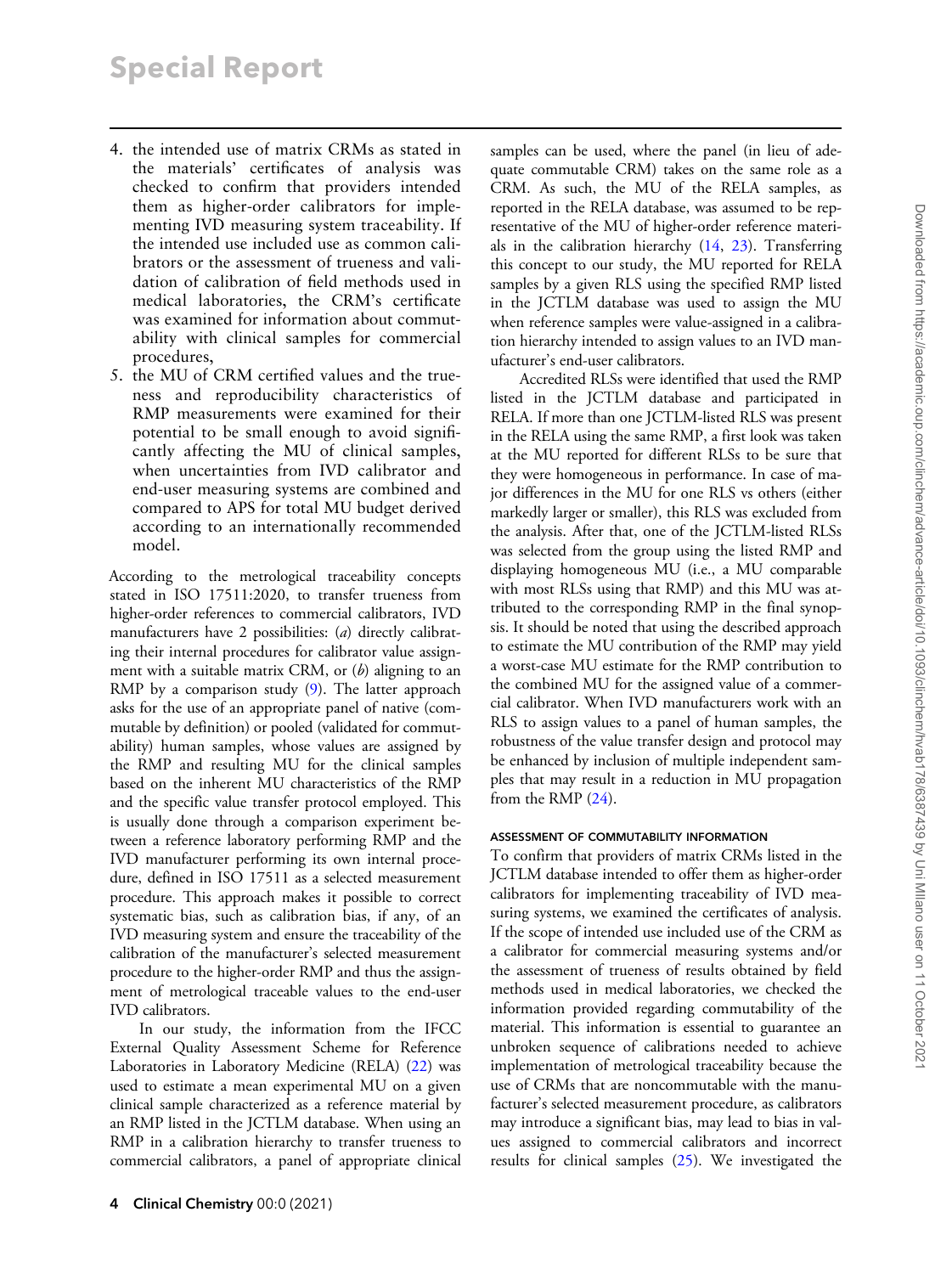availability and quality of information regarding the commutability of matrix CRMs driven by the requirements defined by the IFCC Working Group on Commutability [\(26](#page-14-0)). Criteria for selecting clinical samples to be used in the experiment, their number, collection, and processing conditions, were assessed, together with the descriptions of the experimental design and of commutability criterion. Finally, the list of commercial measuring systems for which CRM commutability was tested was recorded, if available. In evaluating commutability information, it is important to remember that the requirements for demonstrating commutability of CRMs have significantly evolved between the 2002 and 2009 versions of the ISO 15194 standard, which have been used for the JCTLM assessment of CRMs [\(6](#page-14-0), [27\)](#page-14-0). Only when assessing a CRM for compliance with ISO 15194:2009 is a statement explicitly requested about commutability of the CRM with clinical samples for all measurement procedures with which it may be potentially used as a common calibrator for implementing metrological traceability. Because of this, the specific edition of the ISO 15194 standard used in the JCTLM review process is clearly indicated in the JCTLM listing of CRMs  $(8)$  $(8)$ .

#### APS DERIVATION

The Strategic Conference organized in Milan in 2014 by the European Federation of Clinical Chemistry and Laboratory Medicine defined 3 models for establishing APS [\(28](#page-15-0), [29](#page-15-0)). In model 1, APS are based on the influence of analytical performance on clinical outcomes. In model 2, APS are based on biological variation of the measurands. In model 3, APS reflect the state of the art of the measurement based on the analytical performance that is technically achievable. The 3 Milan models are based on different principles and model is selected that is appropriate for a measurand's biology and clinical use. Criteria have been proposed for selecting an appropriate model to determine APS for different laboratory measurands [\(30](#page-15-0)). Briefly, model 1 is suitable for measurands that are used to diagnose and monitor a specific disease; model 2 is appropriate for measurands under strict metabolic control; and model 3 is used for measurands that do not have the characteristics to be assigned to the first 2 models. Grading minimum and desirable levels for APS is also important because it stimulates the IVD community to improve the quality of their products to move, if necessary, from unacceptable or minimum performance to a desirable level.

The fulfillment of APS related to the MU at the level of patient results depends on the MU contributions of each step of the calibration hierarchy ([13,](#page-14-0) [14,](#page-14-0) [19](#page-14-0), [31\)](#page-15-0). It is necessary to accurately define all contributions and how much of the total MU budget is used across the different steps of the calibration hierarchy. Due to propagation of uncertainty in the calibration hierarchy, the MU of higher-order references may significantly affect the MU at the bottom level associated with patient results. It is therefore necessary that each contribution in terms of MU should be sufficiently small to allow fulfilling APS for MU at the clinical sample level, when the MU of the IVD calibrator and the end-user measuring system are included. Specific MU limits at different levels of the calibration hierarchy should be defined as fractions of the allowed total MU budget for the clinical sample result by applying an upside-down approach that starts with the APS of the end-user measurement results and then defining the goal for MU of the CRM or RMP for a given measurand by the performance needs of the clinical assays for that measurand [\(13\)](#page-14-0). This 'uncertainty budget approach' is useful for identifying measurands for which the MU associated with the higher levels of the calibration hierarchy must be reduced ([32\)](#page-15-0).

It has been proposed that no more than one-third of the total MU budget should be used by higher-order references so that an adequate MU is available for the IVD manufacturer's calibrators and the imprecision of the commercial measuring system as implemented by each individual laboratory ([19,](#page-14-0) [31](#page-15-0)). We recognize that this is an empirical recommendation and possibly alternate allocations of MU could reach the same goal. An IVD manufacturer should be able to allocate the MU budget into various parts as appropriate to the selected calibration hierarchy as long as the final combined MU does not exceed the maximum allowed MU as required to achieve fit for purpose performance.

In a preparatory work, we defined APS for MU for the measurands chosen for this work after their categorization according to the appropriate Milan model  $(33)$  $(33)$ . [Table 1](#page-5-0) reports the Milan model allocation and APS for standard MU for the selected measurands that are applied in this paper to investigate if the status of the MU budget associated with a given calibration hierarchy is suitable for clinical application. When different options are available, IVD manufacturers should consider the suitability of higher-order references by selecting those with less impact on total MU budget.

#### Results

[Table 2](#page-6-0) reports the synopsis of higher-order matrixed CRMs and RMPs retrieved from the JCTLM database for the selected measurands, including their main characteristics for implementing metrological traceability and potentially fulfilling APS for suitable MU. All the listed CRMs made explicit in their certificates of analysis that the intended use was for evaluating the accuracy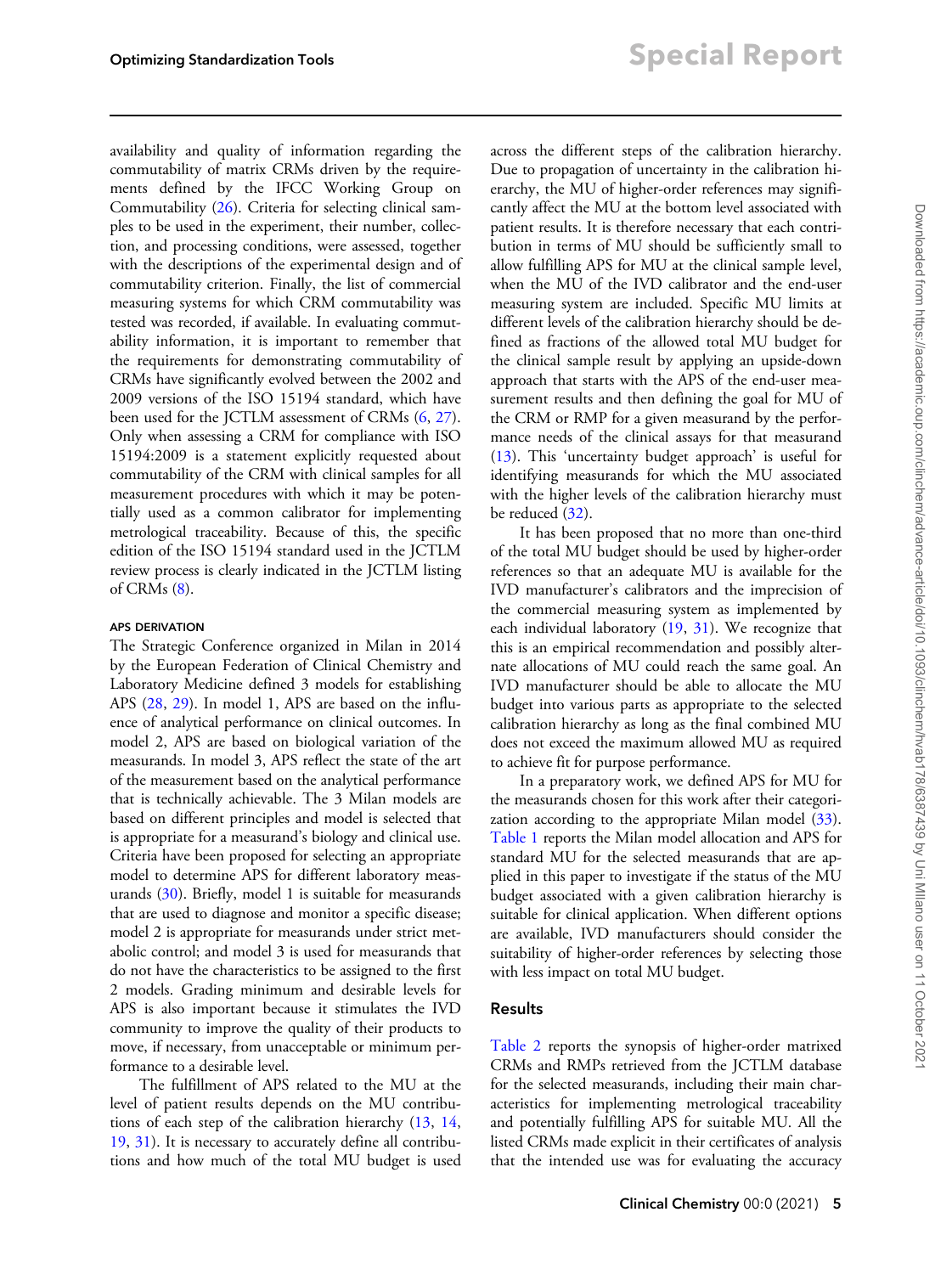<span id="page-5-0"></span>Table 1. Milan model allocation and recommended analytical performance specifications (APS) for standard measurement uncertainty (MU) on clinical samples and at higher-order reference level for the selected measurands.

|                                                                                                                                                       |                             |                  | APS for standard MU on clinical<br>samples, % <sup>a</sup> |           | Allowable standard MU for<br>higher-order references, % <sup>b</sup> |
|-------------------------------------------------------------------------------------------------------------------------------------------------------|-----------------------------|------------------|------------------------------------------------------------|-----------|----------------------------------------------------------------------|
| Measurand                                                                                                                                             | APS model                   | <b>Desirable</b> | Minimum                                                    | Desirable | <b>Minimum</b>                                                       |
| B-Total hemoglobin                                                                                                                                    | Outcome-based               | 2.80             | 4.20                                                       | 0.93      | 1.40                                                                 |
| P-Potassium                                                                                                                                           | Biological variation        | 1.96             | 2.94                                                       | 0.65      | 0.98                                                                 |
| P-Sodium                                                                                                                                              | <b>Biological variation</b> | 0.27             | 0.40                                                       | 0.09      | 0.13                                                                 |
| P-Chloride                                                                                                                                            | Biological variation        | 0.49             | 0.74                                                       | 0.16      | 0.25                                                                 |
| P-Alanine aminotransferase                                                                                                                            | <b>Biological variation</b> | 4.65             | 6.98                                                       | 1.55      | 2.33                                                                 |
| P-C-reactive protein                                                                                                                                  | State of the art            | 3.76             | 5.64                                                       | 1.25      | 1.88                                                                 |
| P-Glucose                                                                                                                                             | Outcome-based               | 2.00             | 3.00                                                       | 0.67      | 1.00                                                                 |
| P-Creatinine                                                                                                                                          | Biological variation        | 2.20             | 3.30                                                       | 0.73      | 1.10                                                                 |
| P-Urea                                                                                                                                                | <b>Biological variation</b> | 7.05             | 10.6                                                       | 2.35      | 3.53                                                                 |
| P-Total calcium                                                                                                                                       | Biological variation        | 0.91             | 1.36                                                       | 0.30      | 0.45                                                                 |
| P-Total bilirubin                                                                                                                                     | <b>Biological variation</b> | 10.5             | 15.7                                                       | 3.50      | 5.23                                                                 |
| $B-HbA_{1c}$                                                                                                                                          | Outcome-based               | 3.00             | 3.70                                                       | 1.00      | 1.23                                                                 |
| S-25-hydroxyvitamin D3                                                                                                                                | Outcome-based               | 10.0             | 15.0                                                       | 3.33      | 5.00                                                                 |
| B, blood; P, plasma; S, serum.<br><sup>a</sup> Derived from (33).<br><sup>b</sup> Estimated as one-third of APS for standard MU for clinical samples. |                             |                  |                                                            |           |                                                                      |

of commercial procedures; therefore, the information about commutability assessment was included.

The results show that traceability to the highest metrological levels can be established by IVD manufacturers within the defined APS for most measurands. For Hb, ALT, urea, total bilirubin,  $HbA_{1c}$ , and 25(OH)D3, the MU of an IVD measuring system, if correctly traceable to the JCTLM-listed RMPs, has a high probability to fulfill the desirable APS for the total MU budget on clinical samples. For other measurands, distinctions need to be made among the different available options.

For plasma/serum potassium, the MU of an IVD measuring system when traceable to ion chromatography or inductively coupled plasma-mass spectrometry has a high probability to fulfill the desirable APS for the total MU budget, while traceability to inductively coupled plasma-optical emission spectrometry is likely to only fulfill minimum APS. IVD systems for measuring potassium using available CRMs as a basis for traceability have a lower possibility of fulfilling the APS.

For plasma/serum glucose, the MU of an IVD measuring system aligned to the isotopic dilution-mass spectrometry coupled to liquid chromatography (ID–LC– MS) has a high probability to fulfill the desirable APS for the total MU budget on clinical samples. The alignment to the isotopic dilution-mass spectrometry coupled to gas chromatography (ID–GC–MS) or the use of the available CRM are only suitable to fulfil the minimum APS.

For plasma/serum creatinine, splitting clinical samples with an RMS performing ID–GC–MS or ID–LC– MS should allow desirable APS to be fulfilled. As an alternative, the use of CRMs listed in the JCTLM database (with some exceptions) would allow at least the minimum quality level for APS related to MU to be achieved.

Plasma/serum sodium and calcium are similar showing that traceability of an IVD measuring system to ion chromatography is the only approach giving a realistic possibility to fulfil the APS for the total MU budget.

CRP is the only measurand among those evaluated with APS derived from the state-of-the-art model. Thus, CRP displays a unique situation where the elevated MU of the available CRM has less of an effect on the possibility to achieve APS on clinical samples, because the ERM-DA 474/IFCC MU (or that of historically related CRMs, i.e., CRM 470 or ERM-DA 472/IFCC) strongly influences the combined MU obtained on clinical samples by different measuring systems, the best of which is selected as APS [\(34](#page-15-0)).

The only negative situation is represented by plasma/serum chloride for which the MU of the current IVD measuring systems has almost no possibility to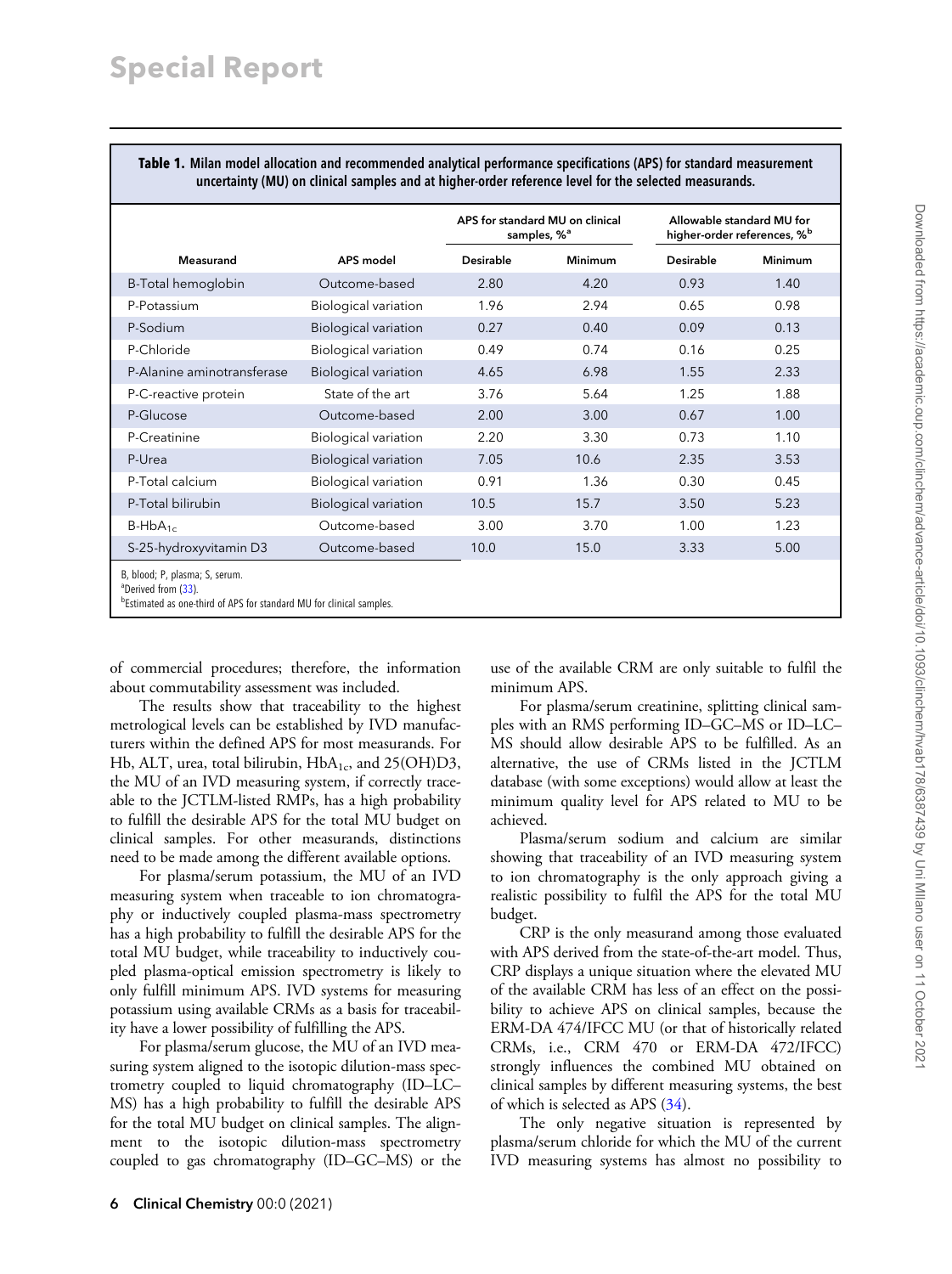<span id="page-6-0"></span>

| Table 2. Synopsis of higher-order matrix CRMs and RMPs listed in the JCTLM database, including their characteristics for implementing traceability and fulfilling analytical per- | formance specifications (APS) for suitable measurement uncertainty (MU).                                         |                                             |                                             |                                                                           |                              |
|-----------------------------------------------------------------------------------------------------------------------------------------------------------------------------------|------------------------------------------------------------------------------------------------------------------|---------------------------------------------|---------------------------------------------|---------------------------------------------------------------------------|------------------------------|
| CRM/RMP                                                                                                                                                                           | Basis for traceability                                                                                           | Nominal<br>value                            | MU $(k = 1)^a$<br>Combined<br>standard      | in the CRM certificate<br>Stated intended use<br>of analysis              | Commutability<br>information |
| B-Total hemoglobin                                                                                                                                                                |                                                                                                                  |                                             |                                             |                                                                           |                              |
| Spectroscopy after reaction with<br>KCN                                                                                                                                           | Procedurally defined                                                                                             | 154.1 g/L<br>156.3 g/L                      | $0.55\%$<br>$0.54\%$ b                      |                                                                           | By definition                |
| P-Potassium                                                                                                                                                                       |                                                                                                                  |                                             |                                             |                                                                           |                              |
| HSA HRM-2002A STY-0018-04 (fro-<br>HSA HRM-2002A STY-0018-05<br>(frozen human serum)<br>HSA HRM-2002A STY-0018-06<br>(frozen human serum)<br>zen human serum)                     | Potassium standard solution<br>By ICP-MS calibrated with the<br>NIST Standard Reference<br>Material® (SRM) 3141a | 4.54 mmol/L<br>4.03 mmol/L<br>4.89 mmol/L   | 1.43%<br>1.24%<br>0.82%                     | For validation of methods<br>or as quality control<br>material            | Not available <sup>c</sup>   |
| NIM CRM GBW09125 (frozen human<br>NIM CRM GBW09124 (frozen human<br>serum)<br>NIM CRM GBW09126 (frozen human<br>serum)<br>serum)                                                  | By ICP-MS calibrated with the<br>GBW(E)080259<br>$\mathop{\geqq}_{\mathop{\sum}}$                                | $6.43$ mmol/L<br>5.17 mmol/L<br>3.94 mmol/L | 1.40%<br>1.35%<br>1.27%                     | dation of procedures in<br>For calibration and vali-<br>clinical analyses | Not available <sup>c</sup>   |
| Flame emission spectrophotometry                                                                                                                                                  | By calibration with high purity<br>crystalline potassium<br>chloride                                             | 4.96 mmol/L<br>$2.8$ mmol/L                 | 1.16% <sup>d</sup><br>$0.84\%$ <sup>d</sup> |                                                                           | By definition                |
| ICP-MS                                                                                                                                                                            | By calibration with high purity<br>potassium solution                                                            | 4.955 mmol/L<br>2.812 mmol/L                | $0.50\%$ e<br>$0.44\%$ e                    |                                                                           | By definition                |
| ICP-OES                                                                                                                                                                           | By calibration with high purity<br>crystalline potassium<br>chloride                                             | 2.776 mmol/L<br>4.942 mmol/L                | $0.81\%$<br>$0.77%^{f}$                     |                                                                           | By definition                |
| lon chromatography                                                                                                                                                                | By calibration with high purity<br>crystalline potassium<br>chloride                                             | 4.998 mmol/L<br>$2.813$ mmol/L              | $0.28\%$ 9<br>$0.37\%$ <sup>9</sup>         |                                                                           | By definition                |
|                                                                                                                                                                                   |                                                                                                                  |                                             |                                             |                                                                           | Continued                    |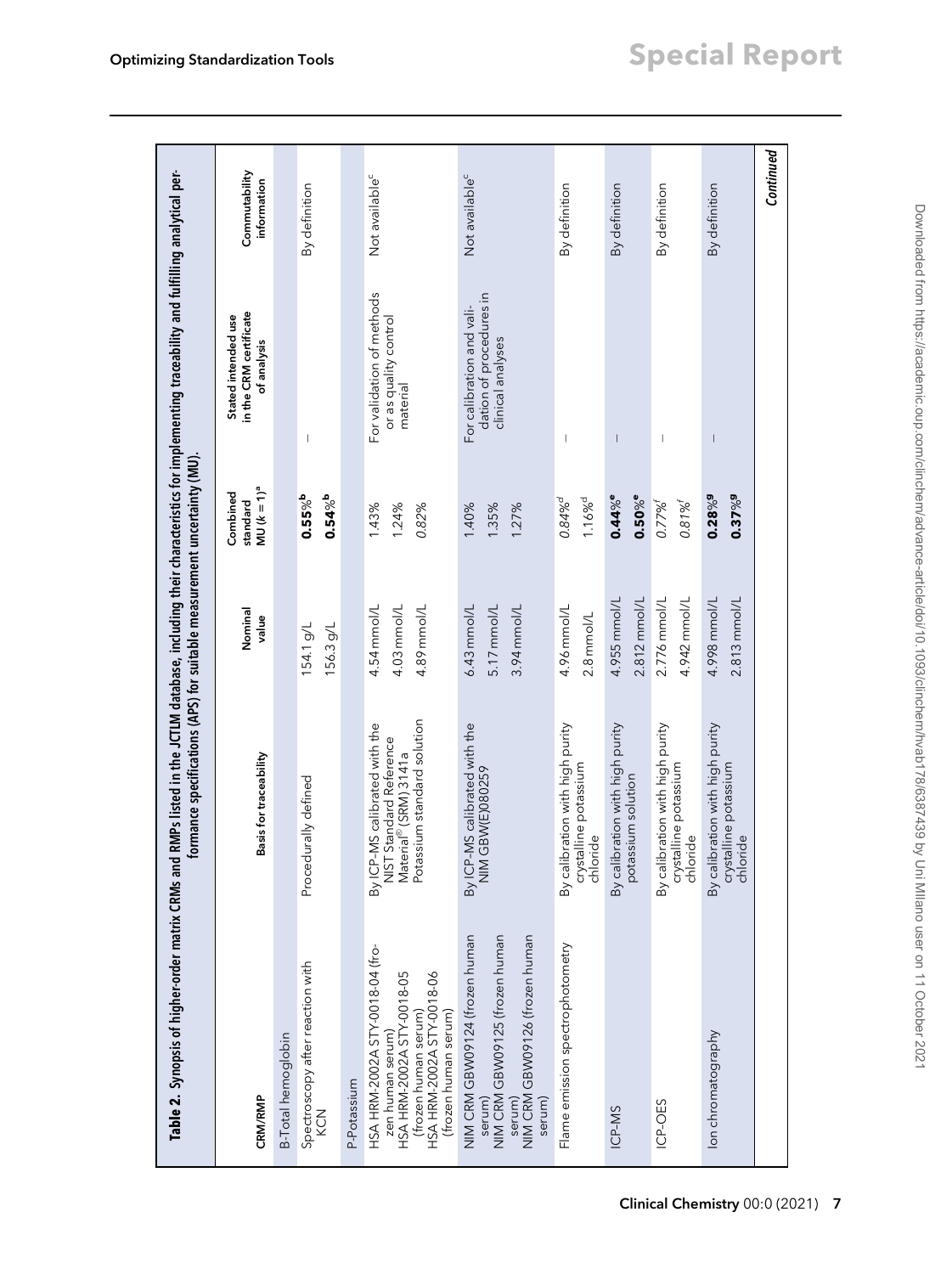|                                                                                                                                           |                                                                                                                                                                                                                                                                         | Table 2. (continued)                         |                                                |                                                                           |                              |
|-------------------------------------------------------------------------------------------------------------------------------------------|-------------------------------------------------------------------------------------------------------------------------------------------------------------------------------------------------------------------------------------------------------------------------|----------------------------------------------|------------------------------------------------|---------------------------------------------------------------------------|------------------------------|
|                                                                                                                                           | Basis for traceability                                                                                                                                                                                                                                                  | Nominal<br>value                             | $MU (k = 1)^a$<br>Combined<br>standard         | in the CRM certificate<br>Stated intended use<br>of analysis              | Commutability<br>information |
| HSA HRM-2002A STY-0018-04 (fro-<br>HSA HRM-2002A STY-0018-06<br>HSA HRM-2002A STY-0018-05<br>(frozen human serum)<br>(frozen human serum) | By ICP-OES calibrated with the<br>value-assigned with ICP-OES<br>calibrated with the NIST SRM<br>919a Sodium Chloride.<br>calibrated with the NIST<br>SRM 919b Sodium Chloride<br>Alternatively, ICP-OES directly<br>NIST SRM 3152a Sodium<br>standard solution in turn | 139 mmol/L<br>124 mmol/L<br>53 mmol/L        | 1.44%<br>1.61%<br>1.31%                        | For validation of methods<br>or as quality control<br>material            | Not available <sup>c</sup>   |
| NIM CRM GBW09125 (frozen human<br>NIM CRM GBW09126 (frozen human<br>NIM CRM GBW09124 (frozen human                                        | By ICP-OES + flame emission<br>spectrophotometry cali-<br>brated with NIM<br>GBW(E)080127                                                                                                                                                                               | 150.4 mmol/L<br>134.7 mmol/L<br>164.5 mmol/L | 1.36%<br>1.29%<br>1.20%                        | dation of procedures in<br>For calibration and vali-<br>clinical analyses | Not available <sup>c</sup>   |
| Flame emission spectrophotometry                                                                                                          | By calibration with high purity<br>crystalline sodium chloride                                                                                                                                                                                                          | 129.9 mmol/L<br>138.1 mmol/L                 | $0.57\%$ <sup>h</sup><br>$0.57\%$ <sup>h</sup> |                                                                           | By definition                |
|                                                                                                                                           | By calibration with high purity<br>sodium solution                                                                                                                                                                                                                      | 30.2 mmol/L<br>55.4 mmol/L                   | $0.32\%$<br>$0.46\%$                           |                                                                           | By definition                |
|                                                                                                                                           | By calibration with high purity<br>crystalline sodium chloride                                                                                                                                                                                                          | 55.5 mmol/L<br>131.9 mmol/L                  | $0.75\%$ <sup>f</sup><br>$0.75\%$ <sup>f</sup> |                                                                           | By definition                |
|                                                                                                                                           | By calibration with high purity<br>crystalline sodium chloride                                                                                                                                                                                                          | 132.0 mmol/L<br>156.4 mmol/L                 | 0.19%9<br>$0.20\%$ <sup>9</sup>                |                                                                           | By definition                |
| NIM CRM GBW09124 (frozen human<br>NIM CRM GBW09125 (frozen human<br>NIM CRM GBW09126 (frozen human                                        | By ICP-MS + ion chromatogra-<br>phy <sup>j</sup> calibrated with NIM<br>GBW(E)080268                                                                                                                                                                                    | 112.8 mmol/L<br>100.8 mmol/L<br>126.0 mmol/L | 1.23%<br>1.30%<br>1.12%                        | dation of procedures in<br>For calibration and vali-<br>clinical analyses | Not available <sup>c</sup>   |
|                                                                                                                                           |                                                                                                                                                                                                                                                                         |                                              |                                                |                                                                           | Continued                    |

# Special Report

8 Clinical Chemistry 00:0 (2021)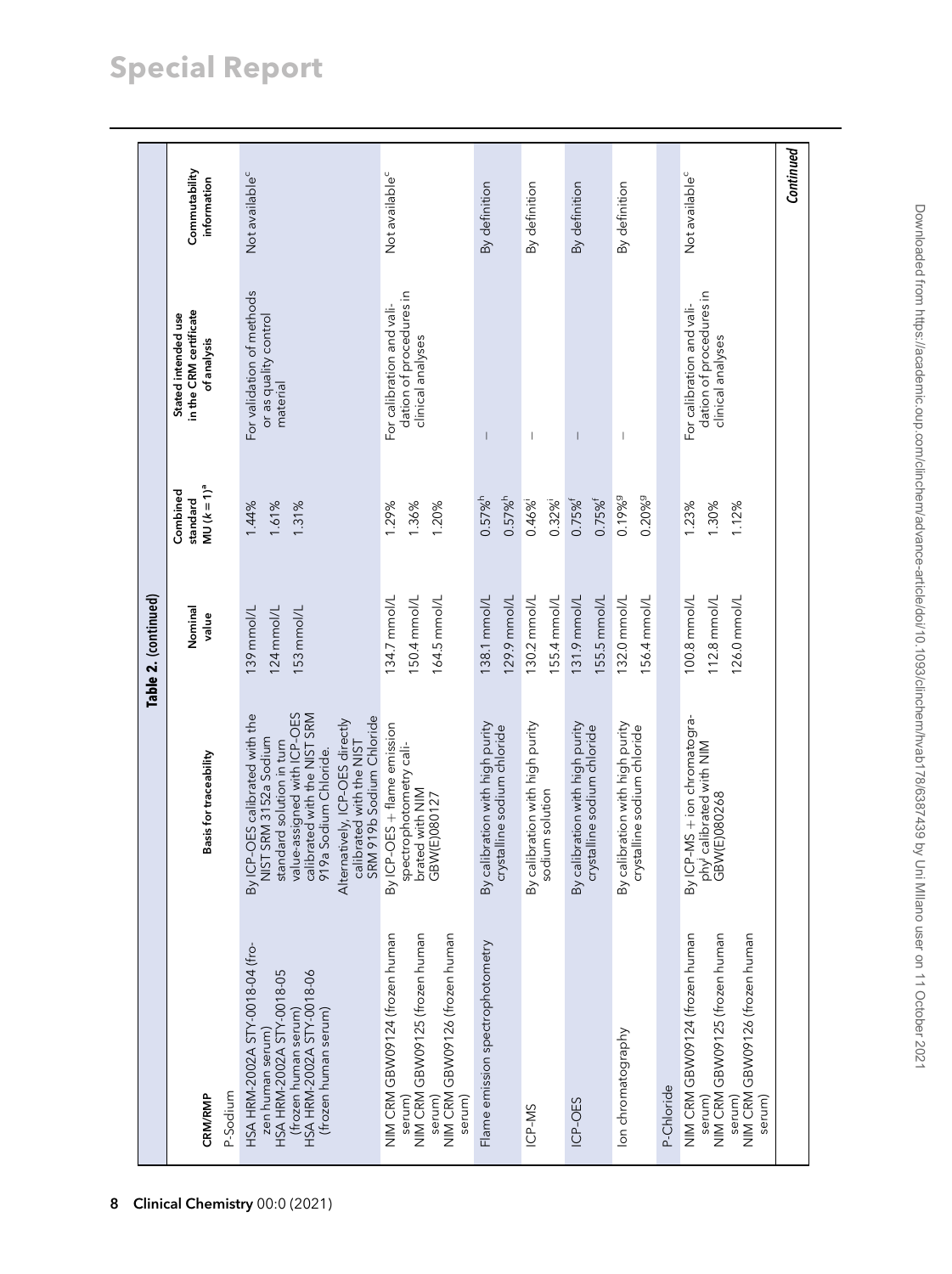|                                                                                                      |                                                                            | Table 2. (continued)          |                                                |                                                                                                                                                                                |                                                           |
|------------------------------------------------------------------------------------------------------|----------------------------------------------------------------------------|-------------------------------|------------------------------------------------|--------------------------------------------------------------------------------------------------------------------------------------------------------------------------------|-----------------------------------------------------------|
|                                                                                                      |                                                                            | Nominal                       | Combined<br>standard                           | in the CRM certificate<br>Stated intended use                                                                                                                                  | Commutability                                             |
| CRM/RMP                                                                                              | Basis for traceability                                                     | value                         | $MU (k = 1)^a$                                 | of analysis                                                                                                                                                                    | information                                               |
| Coulometry                                                                                           | By calibration with high purity<br>crystalline sodium chloride             | 118.6 mm ol/L<br>143.4 mmol/L | $0.75\%$ <sup>f</sup><br>$0.75\%$ <sup>†</sup> |                                                                                                                                                                                | By definition                                             |
| ICP-MS                                                                                               | By calibration with high purity<br>crystalline sodium chloride             | 119.5 mmol/L<br>146.2 mmol/L  | 0.51%<br>$0.50\%$                              | $\begin{array}{c} \end{array}$                                                                                                                                                 | By definition                                             |
| P-Alanine aminotransferase                                                                           | Procedurally defined                                                       | 106.0 U/L                     | $1.24\%$ <sup>k</sup>                          |                                                                                                                                                                                | By definition                                             |
| Kinetic spectrophotometry IFCC<br>RMP (37 °C)                                                        |                                                                            | 178.0 U/L                     | $1.25\%$ <sup>k</sup>                          |                                                                                                                                                                                |                                                           |
| P-C-reactive protein (CRP)                                                                           |                                                                            |                               |                                                |                                                                                                                                                                                |                                                           |
| ERM-DA474/IFCC (frozen human<br>serum)                                                               | Standard 85-506 through<br>To WHO 1st International<br>ERM-DA470           | 41.2 mg/L                     | 3.03%                                          | To calibrate serum-based<br>organizations that offer<br>CRP by immunoassays<br>protein standards and<br>such preparations for<br>the quantification of<br>control materials of | ability of a pi-<br>Only commut-<br>lot batch<br>assessed |
| P-Glucose                                                                                            |                                                                            |                               |                                                |                                                                                                                                                                                |                                                           |
| 2 (frozen human serum)<br>1 (frozen human serum)<br>LNE CRM Bio 101a level<br>LNE CRM Bio 101a level | By ID-GC-MS calibrated with<br>the NIST SRM 917c D-glu-<br>cose (Dextrose) | 11.663 mmol/L<br>4.148 mmol/L | 0.77%<br>0.71%                                 | bias or MU of measure-<br>For use as quality control<br>material to assess the<br>ment procedures for<br>the determination of<br>glucose in human<br>serum                     | Available                                                 |
| Enzymatic method                                                                                     | By calibration with high purity<br>crystalline glucose                     | 4.295 mmol/L<br>6.489 mmol/L  | $1.33\%$<br>$1.25\%$                           |                                                                                                                                                                                | By definition                                             |
| ID-GC-MS                                                                                             | By calibration with high purity<br>crystalline glucose                     | 6.510 mmol/L<br>4.261 mmol/L  | $0.90\%$ <sup>m</sup><br>$0.86\%$ <sup>m</sup> | $\overline{\phantom{a}}$                                                                                                                                                       | By definition                                             |
| ID-LC-MS                                                                                             | By calibration with high purity<br>crystalline glucose                     | 11.69 mmol/L<br>$5.15$ mmol/L | $0.49\%$ <sup>n</sup><br>$0.47\%$ <sup>n</sup> |                                                                                                                                                                                | By definition                                             |
|                                                                                                      |                                                                            |                               |                                                |                                                                                                                                                                                | Continued                                                 |

Clinical Chemistry 00:0 (2021) 9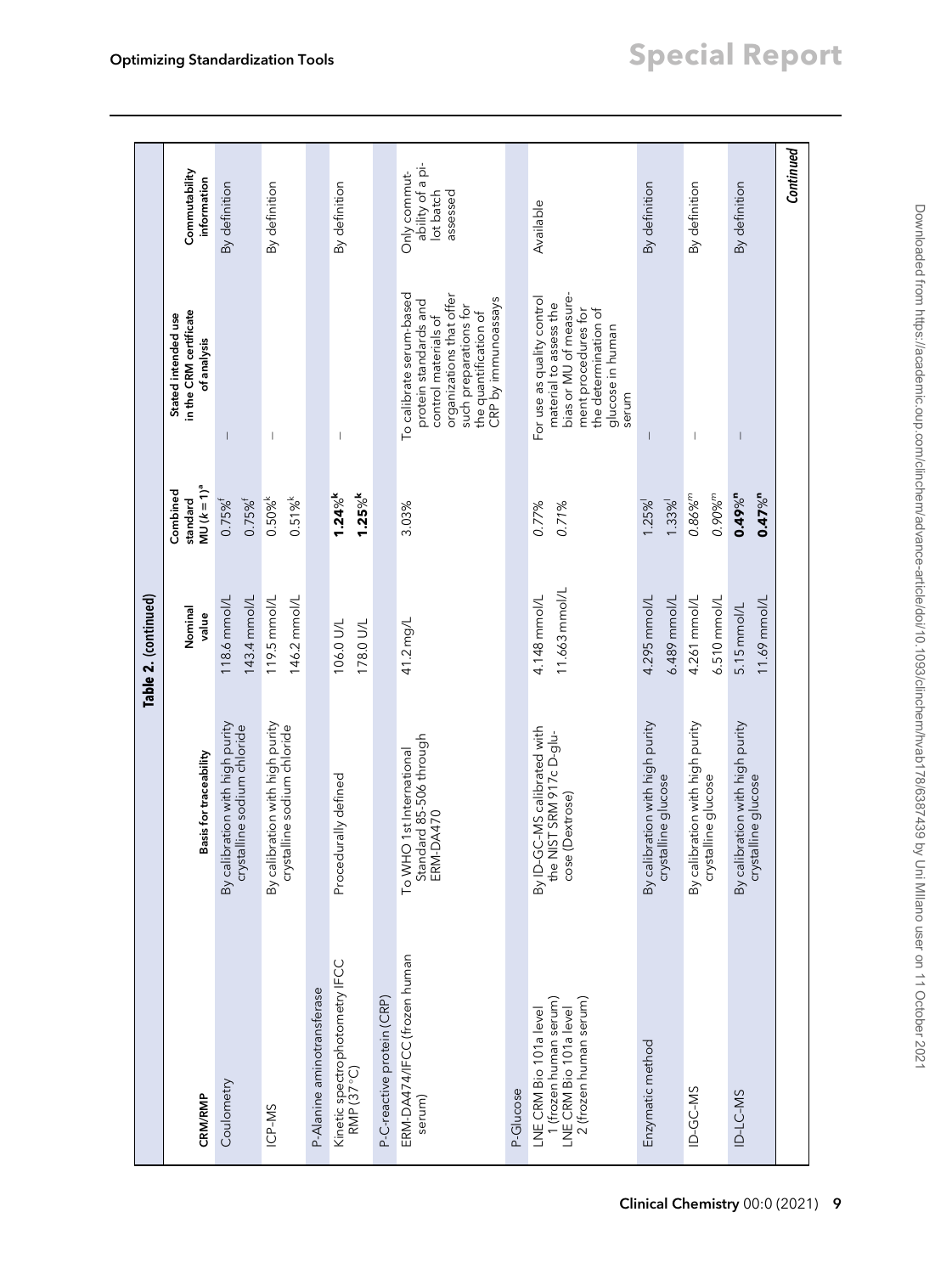|                                                                                                                                                                  |                                                                                 | Table 2. (continued)                                        |                                                |                                                                                                                                                                                    |                              |
|------------------------------------------------------------------------------------------------------------------------------------------------------------------|---------------------------------------------------------------------------------|-------------------------------------------------------------|------------------------------------------------|------------------------------------------------------------------------------------------------------------------------------------------------------------------------------------|------------------------------|
| P-Creatinine<br>CRM/RMP                                                                                                                                          | Basis for traceability                                                          | Nominal<br>value                                            | MU $(k = 1)^a$<br>Combined<br>standard         | in the CRM certificate<br>Stated intended use<br>of analysis                                                                                                                       | Commutability<br>information |
| JRC BCR-573 (lyophilized<br>JRC BCR-574 (lyophilized<br>JRC BCR-575 (lyophilized<br>human serum)<br>human serum)<br>human serum)                                 | By ID-GC-MS and HPLC cali-<br>brated with the NIST SRM<br>914a Creatinine       | 105.0 µmol/L<br>404.1 µmol/L<br>68.7 µmol/L                 | 0.62%<br>1.02%<br>0.88%                        | For assessing accuracy of<br>studying transferability<br>of RMPs<br>routine methods and                                                                                            | Not available <sup>o</sup>   |
| human serum)<br>LGC ERM-DA251a (frozen human se-<br>rum)<br>LGC ERM-DA252a (frozen human se-<br>LGC ERM-DA253a (frozen human<br>LGC ERM-DA250a (frozen<br>serum) | NIST SRM 914 Creatinine<br>By ID-LC-MS calibrated with<br>$\frac{e}{\hbar}$     | 358.0 µmol/L<br>197.0 µmol/L<br>449.0 µmol/L<br>27.5 µmol/L | 5.58%<br>5.87%<br>3.56%<br>15.6%               | ing monitoring of meth-<br>ods of analysis for the<br>determination of creati-<br>For validation and ongo-<br>nine in human blood<br>samples                                       | Not available <sup>o</sup>   |
| LNE CRM Bio 101a level 2 (frozen<br>LNE CRM Bio 101a level 1 (frozen<br>human serum)<br>human serum)                                                             | By ID-GC-MS calibrated with<br>the NIST SRM 914a<br>Creatinine                  | 550.54 µmol/L<br>53.04 µmol/L                               | $0.56\%$<br>1.09%                              | bias or MU of measure-<br>For use as quality control<br>material to assess the<br>ment procedures for<br>the determination of<br>glucose in human<br>serum                         | Available                    |
| KRISS CRM 111-01-014 (frozen<br>KRISS CRM 111-01-015 (frozen<br>human serum)<br>human serum)                                                                     | By ID-LC-MS calibrated with<br>NIST SRM 914a<br>Creatinine<br>$\frac{e}{\hbar}$ | 254.34 µmol/L<br>55.1 µmol/L                                | 0.80%<br>0.81%                                 | accuracy of procedures<br>As a secondary measure-<br>of creatinine in human<br>intended primarily for<br>for the determination<br>use in evaluating the<br>ment standard,<br>serum | Available                    |
| ID-GC-MS                                                                                                                                                         | By calibration with high purity<br>crystalline creatinine                       | 352.9 µmol/L<br>151.9 µmol/L                                | $0.49\%$ P<br>$0.50\%$ P                       |                                                                                                                                                                                    | By definition                |
| ID-LC-MS                                                                                                                                                         | By calibration with high purity<br>crystalline creatinine                       | 152.1 µmol/L<br>350.5 µmol/L                                | $0.40\%$ <sup>n</sup><br>$0.82\%$ <sup>n</sup> | $\mid$                                                                                                                                                                             | By definition                |
|                                                                                                                                                                  |                                                                                 |                                                             |                                                |                                                                                                                                                                                    | Continued                    |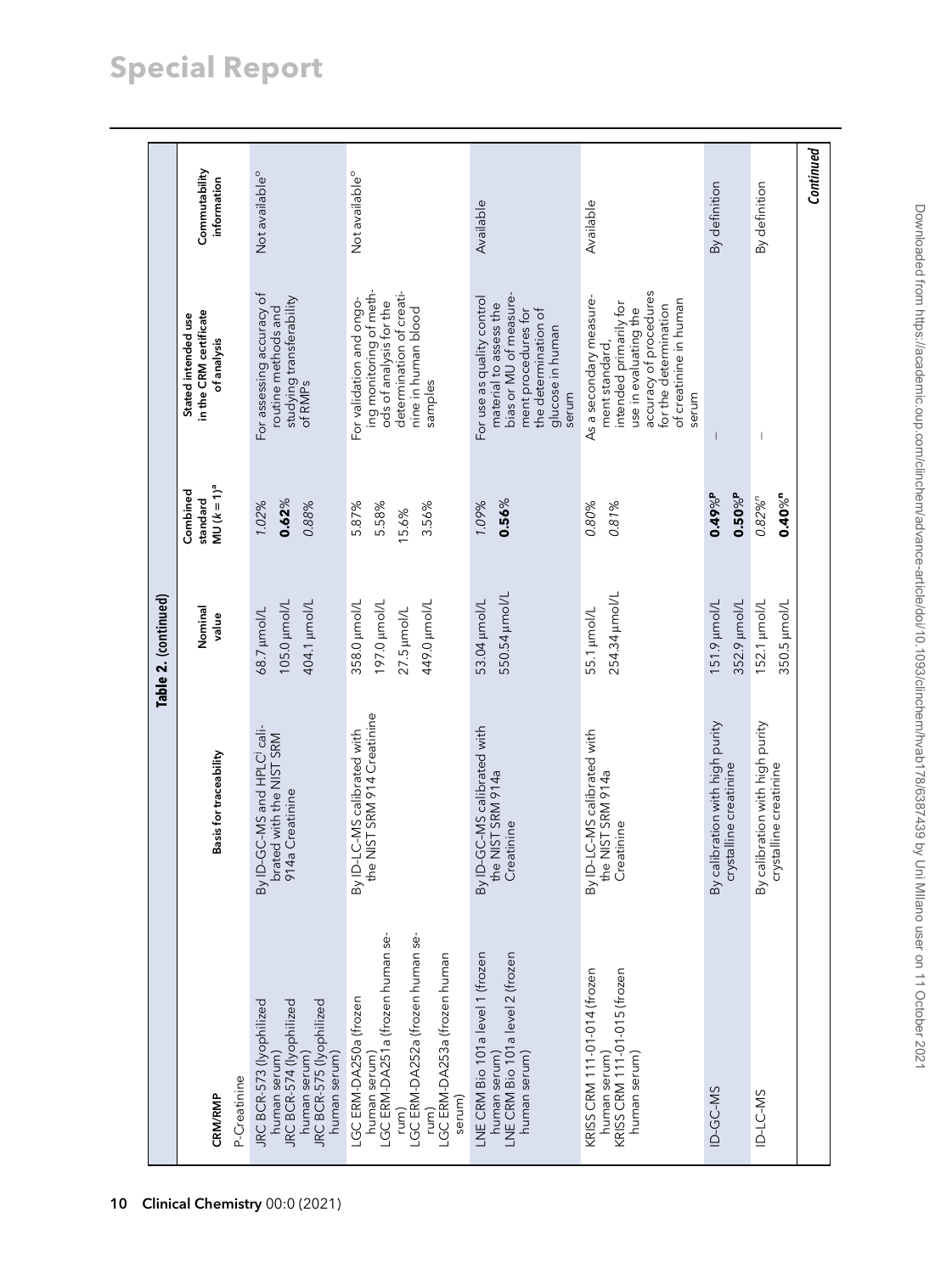|                                                                                                                                                            |                                                                                                                                                                                                                                       | Table 2. (continued)                          |                                                |                                                                                                                     |                              |
|------------------------------------------------------------------------------------------------------------------------------------------------------------|---------------------------------------------------------------------------------------------------------------------------------------------------------------------------------------------------------------------------------------|-----------------------------------------------|------------------------------------------------|---------------------------------------------------------------------------------------------------------------------|------------------------------|
| CRM/RMP                                                                                                                                                    | Basis for traceability                                                                                                                                                                                                                | Nominal<br>value                              | $MU (k = 1)^a$<br>Combined<br>standard         | in the CRM certificate<br>Stated intended use<br>of analysis                                                        | Commutability<br>information |
| ID-SERS                                                                                                                                                    | By calibration with high purity<br>crystalline creatinine                                                                                                                                                                             | 492.0 µmol/L<br>345.7 µmol/L                  | 1.23%9<br>2.24%9                               |                                                                                                                     | By definition                |
| P-Urea                                                                                                                                                     |                                                                                                                                                                                                                                       |                                               |                                                |                                                                                                                     |                              |
| Spectrophotometry                                                                                                                                          | By calibration with high purity<br>crystalline urea                                                                                                                                                                                   | 30.71 mmol/L<br>19.57 mmol/L                  | 1.14%<br>$0.84\%$                              | $\overline{\phantom{a}}$                                                                                            | By definition                |
| ID-GC-MS                                                                                                                                                   | By calibration with high purity<br>crystalline urea                                                                                                                                                                                   | 19.41 mmol/L<br>31.03 mmol/L                  | $0.49\%$ <sup>5</sup><br>$0.50\%$ <sup>5</sup> | $\begin{array}{c} \hline \end{array}$                                                                               | By definition                |
| ID-LC-MS                                                                                                                                                   | By calibration with high purity<br>crystalline urea                                                                                                                                                                                   | 19.56 mmol/L<br>31.44 mmol/L                  | $1.46\%$<br>$1.05\%$ <sup>t</sup>              | I                                                                                                                   | By definition                |
| P-Total calcium                                                                                                                                            |                                                                                                                                                                                                                                       |                                               |                                                |                                                                                                                     |                              |
| JRC BCR-304 (lyophilized human<br>serum)                                                                                                                   | order RMP (6 labs) calibrated<br>with CaCO <sub>3</sub> of stated purity,<br>JCTLM database as higher-<br>methods not listed in the<br>By atomic absorption spec-<br>trometry (6 labs) + other<br>diluted in appropriate<br>solutions | 2.201 mmol/L                                  | 0.43%                                          | control standard for the<br>For use as calibration ma-<br>evaluation of routine<br>terial and as quality<br>methods | Not available <sup>o</sup>   |
| HSA HRM-2002A STY-0018-04<br>HSA HRM-2002A STY-0018-05<br>(frozen human serum)<br>HSA HRM-2002A STY-0018-06<br>(frozen human serum)<br>(frozen human serum | value-assigned with ICP-OES<br>calibrated with the NIST SRM<br>By ICP-OES calibrated with the<br>NIST SRM 3109a Calcium<br>915b Calcium Carbonate<br>standard solution in turn                                                        | 2.56 mm ol/L<br>2.23 mmol/L<br>2.71 mmol/L    | 1.37%<br>1.57%<br>1.29%                        | For validation of methods<br>or as quality control<br>material                                                      | Not available <sup>c</sup>   |
| NIM CRM GBW09124 (frozen human<br>NIM CRM GBW09126 (frozen human<br>NIM CRM GBW09125 (frozen human<br>serum)<br>serum)<br>serum)                           | By ICP-MS calibrated with the<br>NIM GBW(E)080118                                                                                                                                                                                     | 2.655 mmol/L<br>2.096 mmol/L<br>$3.14$ mmol/L | 1.62%<br>1.44%<br>1.28%                        | dation of procedures in<br>For calibration and vali-<br>clinical analyses                                           | Not available <sup>c</sup>   |
|                                                                                                                                                            |                                                                                                                                                                                                                                       |                                               |                                                |                                                                                                                     | Continued                    |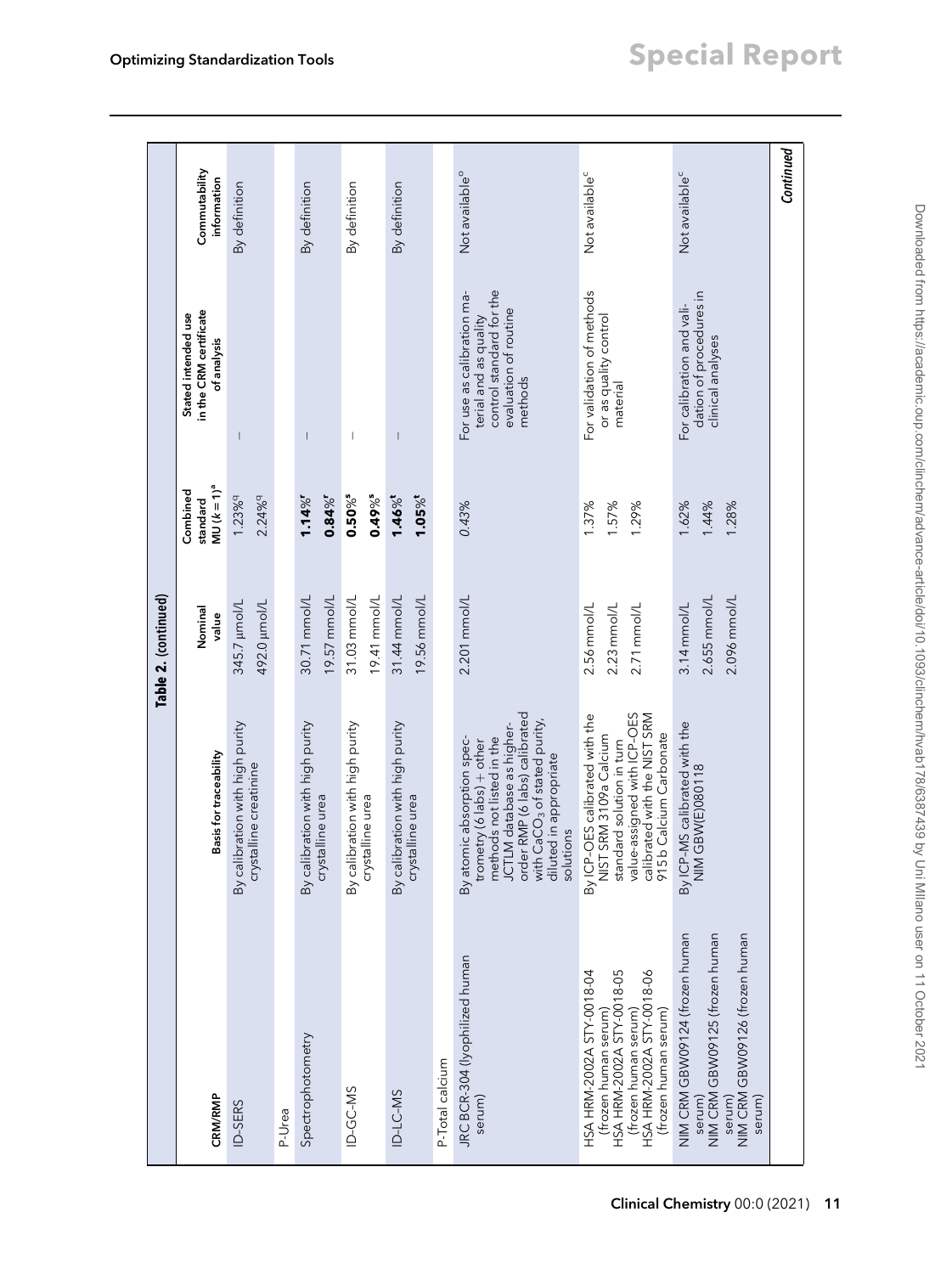# Special Report

|                                                                                                                                                                            |                                                                              | Table 2. (continued)                             |                                                |                                                                                                                                                                                    |                              |
|----------------------------------------------------------------------------------------------------------------------------------------------------------------------------|------------------------------------------------------------------------------|--------------------------------------------------|------------------------------------------------|------------------------------------------------------------------------------------------------------------------------------------------------------------------------------------|------------------------------|
| CRM/RMP                                                                                                                                                                    | Basis for traceability                                                       | Nominal                                          | Combined<br>standard                           | in the CRM certificate<br>Stated intended use                                                                                                                                      | Commutability                |
| Atomic absorption                                                                                                                                                          | By calibration with high purity                                              | 3.53 mmol/L<br>value                             | $MU (k = 1)^a$<br>$0.65\%$                     | of analysis                                                                                                                                                                        | information<br>By definition |
| spectrophotometry                                                                                                                                                          | calcium carbonate                                                            | $2.05$ mmol/L                                    | $0.66\%$                                       |                                                                                                                                                                                    |                              |
| ICP-MS                                                                                                                                                                     | By calibration with high purity                                              | 3.504 mmol/L                                     | $0.50%^{k}$                                    | T                                                                                                                                                                                  | By definition                |
|                                                                                                                                                                            | calcium carbonate                                                            | 1.969 mmol/L                                     | 0.51%                                          |                                                                                                                                                                                    |                              |
| ICP-OES                                                                                                                                                                    | By calibration with high purity<br>calcium carbonate                         | 1.968 mmol/L<br>3.527 mmol/L                     | $0.77\%$ <sup>f</sup><br>$0.76\%$ <sup>f</sup> | $\overline{\phantom{a}}$                                                                                                                                                           | By definition                |
| lon chromatography                                                                                                                                                         | By calibration with high purity<br>calcium carbonate                         | 2.841 mmol/L<br>3.02 mmol/L                      | $0.20\%$<br>$0.23\%$                           | $\overline{\phantom{a}}$                                                                                                                                                           | By definition                |
| P-Total bilirubin                                                                                                                                                          |                                                                              |                                                  |                                                |                                                                                                                                                                                    |                              |
| Spectrophotometry                                                                                                                                                          | By calibration with high purity<br>bilirubin                                 | 25.5 µmol/L<br>32.0 µmol/L                       | $0.75\%$<br>$0.75\%$                           | T                                                                                                                                                                                  | By definition                |
| $B-HbA_{1c}$                                                                                                                                                               |                                                                              |                                                  |                                                |                                                                                                                                                                                    |                              |
| NCCL CRM GBW 09181a (human<br>NCCL CRM GBW 09182a (human<br>NCCL CRM GBW 09183a (human<br>hemolysate buffer-based)<br>hemolysate buffer-based)<br>hemolysate buffer-based) | brated with ERM-AD500/<br>By HPLC-LC-MS/MS <sup>w</sup> cali-<br><b>IFCC</b> | 51.49 mmol/mol<br>31.4 mmol/mol<br>78.6 mmol/mol | 1.11%<br>1.59%<br>1.12%                        | mance of routine meth-<br>ods and in trueness<br>For validating perfor-<br>control of RMPs                                                                                         | Available                    |
| LNE HbA1c 401 (lyophilized human<br>LNE HbA1c 402 (lyophilized human<br>LNE HbA1c 403 (lyophilized human<br>blood hemolysate)<br>blood hemolysate)<br>blood hemolysate)    | By HPLC-ESI-MS calibrated<br>with ERM-AD500/IFCC                             | 32.5 mmol/mol<br>50.9 mmol/mol<br>80.4 mmol/mol  | 2.77%<br>2.06%<br>1.43%                        | HbA <sub>1c</sub> in hemolysate or<br>bias or MU of measure-<br>For use as quality control<br>material to assess the<br>ment procedures for<br>the determination of<br>whole blood | Available                    |
| HPLC-ESI-MS                                                                                                                                                                | Procedurally defined                                                         | 34.65 mmol/mol<br>36.36 mmol/mol                 | $0.75\%$ <sup>k</sup><br>$0.76\%$ <sup>k</sup> |                                                                                                                                                                                    | By definition                |
| HPLC-CE                                                                                                                                                                    | Procedurally defined                                                         | 34.03 mmol/mol<br>61.3 mmol/mol                  | $0.91\%$ <sup>x</sup><br>1.38% <sup>×</sup>    |                                                                                                                                                                                    | By definition                |
| HPLC-LC-MS/MS <sup>w</sup>                                                                                                                                                 | Procedurally defined                                                         | $71.43$ mmol/mol<br>45.15 mmol/mol               | $0.73\%$<br>$0.91\%$                           |                                                                                                                                                                                    | By definition                |
|                                                                                                                                                                            |                                                                              |                                                  |                                                |                                                                                                                                                                                    | Continued                    |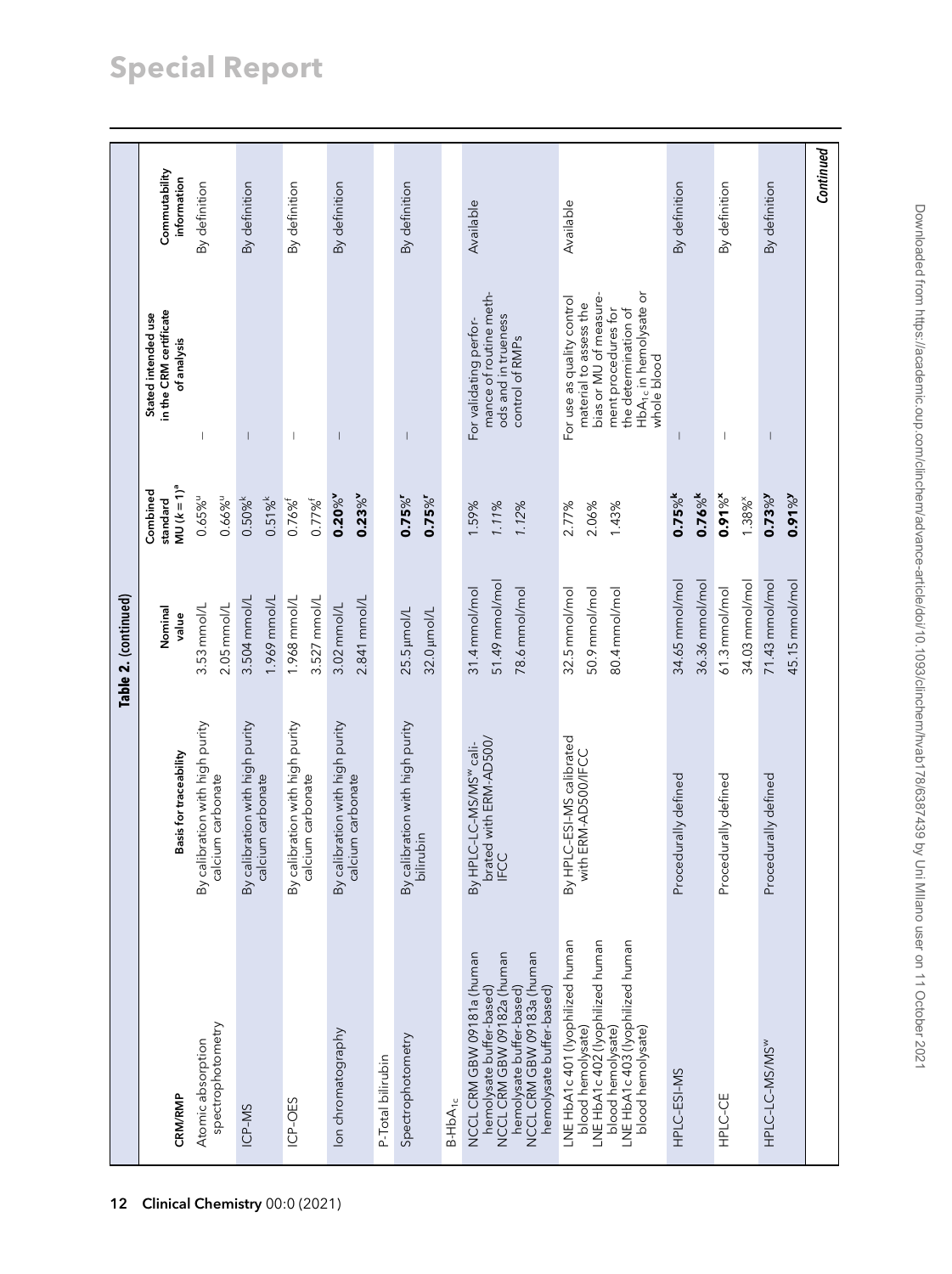|                                                                                                                                                                                                                                                                                                                                                                                                                                                                                                                                                                                                                                                                                                                                                                                                                                                                                                                                                                                                                                                                                                                                                                                                                                                                                                                                                                                                                                                                                                                                                                                                                                                                                                                                                                                                                                                                                                                                                                                                                     |                                                                                                                                                                                                                         | Table 2. (continued)            |                                                     |                                                                                                                                                                        |                              |
|---------------------------------------------------------------------------------------------------------------------------------------------------------------------------------------------------------------------------------------------------------------------------------------------------------------------------------------------------------------------------------------------------------------------------------------------------------------------------------------------------------------------------------------------------------------------------------------------------------------------------------------------------------------------------------------------------------------------------------------------------------------------------------------------------------------------------------------------------------------------------------------------------------------------------------------------------------------------------------------------------------------------------------------------------------------------------------------------------------------------------------------------------------------------------------------------------------------------------------------------------------------------------------------------------------------------------------------------------------------------------------------------------------------------------------------------------------------------------------------------------------------------------------------------------------------------------------------------------------------------------------------------------------------------------------------------------------------------------------------------------------------------------------------------------------------------------------------------------------------------------------------------------------------------------------------------------------------------------------------------------------------------|-------------------------------------------------------------------------------------------------------------------------------------------------------------------------------------------------------------------------|---------------------------------|-----------------------------------------------------|------------------------------------------------------------------------------------------------------------------------------------------------------------------------|------------------------------|
| S-25-hydroxyvitamin D <sub>3</sub><br>CRM/RMP                                                                                                                                                                                                                                                                                                                                                                                                                                                                                                                                                                                                                                                                                                                                                                                                                                                                                                                                                                                                                                                                                                                                                                                                                                                                                                                                                                                                                                                                                                                                                                                                                                                                                                                                                                                                                                                                                                                                                                       | Basis for traceability                                                                                                                                                                                                  | Nominal<br>value                | MU ( $k = 1$ ) <sup>a</sup><br>Combined<br>standard | in the CRM certificate<br>Stated intended use<br>of analysis                                                                                                           | Commutability<br>information |
| UME CRM 1308 (lyophilized horse<br>serum)                                                                                                                                                                                                                                                                                                                                                                                                                                                                                                                                                                                                                                                                                                                                                                                                                                                                                                                                                                                                                                                                                                                                                                                                                                                                                                                                                                                                                                                                                                                                                                                                                                                                                                                                                                                                                                                                                                                                                                           | bration material not specified<br>By IDMS. Calibration stated as<br>traceable to the SI, but cali-                                                                                                                      | 49.8 µg/L                       | 2.71%                                               | For method performance<br>purposes of 25-hydrox-<br>ment in serum with ID-<br>yvitamin D <sub>3</sub> measure-<br>LC-MS and HPLC-UV<br>check and validation<br>methods | Not available <sup>c</sup>   |
| ID-LC-MS                                                                                                                                                                                                                                                                                                                                                                                                                                                                                                                                                                                                                                                                                                                                                                                                                                                                                                                                                                                                                                                                                                                                                                                                                                                                                                                                                                                                                                                                                                                                                                                                                                                                                                                                                                                                                                                                                                                                                                                                            | By calibration with high purity<br>25OHD3 solution                                                                                                                                                                      | 1.61.97 µg/L<br>$118.7 \mu g/L$ | $2.10\%$ <sup>z</sup><br>$2.10\%$ <sup>z</sup>      |                                                                                                                                                                        | By definition                |
| JRC, Joint Research Centre; KRISS, Korea Research Institute of Standards and Science; ID-SERS, isotope dilution surface-enhanced Raman scattering; WCCL, National Center for Clinical Laboratories; HPLC-ESI-MS, treatment wit<br>ical emission spectrometry. UNE, Laboratoire National de Métrologie et d'Essais; ID-GC-MS, isotopic dilution-mass spectrometry coupled to gas chromatography; ID-LC-MS, isotopic dilution-mass spectrometry coupled to liquid<br>KCN, potassium oganide; HSA, Health Sciences Authority; ICP-MS, inductively coupled plasma-mass spectrometry; NIS, National Institute for Standards and Technology; NIM, National Institute of Metrology; ICP-OES, inductively<br>C followed by HPLC and electrospray ionization mass spectrometry. HPLC-CE, treatment with endopoteinase Glu-C followed by HPLC and capillary electrophoresis; UME, Ulusal Metroloji Enstitisü.<br>Peviewed for compliance with ISO 15194:2002 but not been reviewed<br>"This procedure is a modification of the JCTLM-listed HPLC-ESI-MS and<br>Higher-order references fulfilling minimum quality APS for MU are in<br>Reviewed for compliance with ISO 15194:2009 standard.<br>Not listed in the JCTLM database as higher-order RMP.<br><sup>9</sup> From RELA 2010, Labcode 111.<br><sup>b</sup> From RELA 2018, Labcode 154.<br><sup>d</sup> From RELA 2018, Labcode 39.<br><sup>h</sup> From RELA 2017, Labcode 25.<br><sup>e</sup> From RELA 2018, Labcode 54.<br>9From RELA 2018, Labcode 87.<br>"From RELA 2018, Labcode 25.<br>From RELA 2018, Labcode 27.<br>"From RELA 2017, Labcode 18.<br>From RELA 2018, Labcode 65.<br><sup>X</sup> From RELA 2015, Labcode 43.<br>From RELA 2016, Labcode 18.<br>From RELA 2018, Labcode 51.<br>From RELA 2018, Labcode 47.<br>From RELA 2018, Labcode 11.<br>"From RELA 2018, Labcode 5.<br>PFrom RELA 2017, Labcode 1.<br><sup>5</sup> From RELA 2018, Labcode 1.<br>From RELA 2018, Labcode 3.<br>"From RELA 2017, Labcode 8.<br>From RELA 2018, Labcode 6. | italics and those fulfilling desirable quality APS are in bold. The others do not fulfill specifications.<br>needs to be nominated for appropriate review by the relevant JCTLM review team.<br>against ISO 15194:2009. |                                 |                                                     |                                                                                                                                                                        |                              |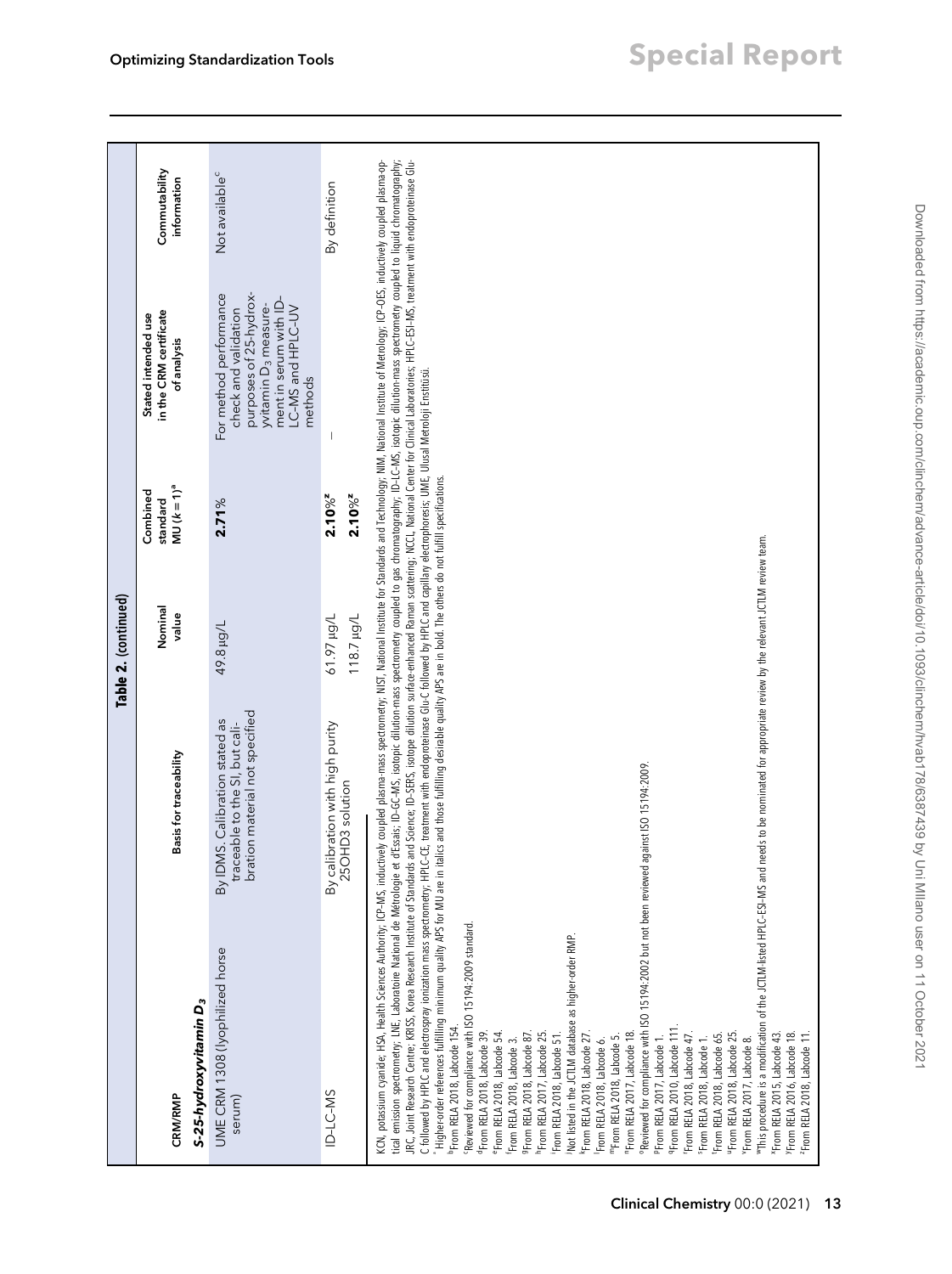fulfil APS for the total MU budget on clinical samples regardless of the higher-order reference selected. To this regard, it would be interesting to determine whether the use of a RMP based on the ion chromatography principle may significantly improve the associated MU and permit the MU for chloride to get close to the APS as already observed for other plasma/serum ions [\(35](#page-15-0), [36](#page-15-0)).

# Final Remarks

Establishing traceability of measured results for clinical samples must be inseparably linked to the allowable MU to fit the intended clinical application ([11,](#page-14-0) [13\)](#page-14-0). MU contributions should be defined across the entire traceability chain, starting with the higher-order references, extending through the IVD manufacturers and their processes for assignment of calibrator values, and ultimately to the results reported to clinicians by clinical laboratories [\(13](#page-14-0), [19,](#page-14-0) [31\)](#page-15-0). Therefore, the MU allowed for each step of the traceability chain should be specified to obtain a final combined MU of the patient's sample result that fulfills APS. In general, when one-third (or less) of the total MU budget is consumed by the MU of higher-order references, the remaining MU is suitable for the manufacturer's calibration and value transfer protocol together with the end-user measuring system imprecision and individual laboratory performance ([19,](#page-14-0) [31](#page-15-0)). To date, reference entries on the JCTLM database have not been methodically evaluated from this point of view and, therefore, no information about the potential suitability of available higher-order references for contributing to the fulfillment of total MU budget is available. The top of the traceability chain is vital for transferring trueness, so that criteria to select higherorder references must be carefully fulfilled. Among those, MU should become a priority aspect [\(12](#page-14-0), [19](#page-14-0)).

One could argue that these higher-order references are as good as they can be, and improvement, when needed, may not be easily achieved. Our study suggests, however, that the impact of the MU of higher-order references on the MU of clinical sample results and thus on clinical decisions is inadequately recognized by higher-order reference providers. RMPs with better performance, such as ion chromatography for chloride, represents a target for the work of developers of RMPs and for providers of RMSs. Furthermore, our analysis showed that suitable commutable CRMs to be used as common calibrators of IVD measuring systems are still lacking for clinically important measurands, such as Hb, ALT, urea, bilirubin, and 25(OH)D3. In these cases, using clinical samples as reference materials with value assigned by an RMS may provide the sole practical alternative for establishing a calibration hierarchy.

For many measurands, different calibration hierarchies may be applied to transfer trueness from the measurand definition to commercial calibrators. By selecting one of these calibration hierarchies, IVD manufacturers may spend very different amounts of the total MU budget in implementing metrological traceability of their measuring systems. In a previous paper [\(12](#page-14-0)), we reported the strategies implemented by 4 major IVD companies for establishing traceability of their commercial systems for plasma glucose determination. To assign traceable values to commercial calibrators at least 4 different types of calibration hierarchy, each with differences in MU accumulation, were used resulting in differences in the clinical suitability of patient results. Therefore, the quality of laboratory measurements may be dependent on the type of calibration hierarchy selected by manufacturers for transfer of trueness. Accordingly, when different options are available in making a choice, IVD manufacturers should consider the suitability of higher-order references in terms of MU by selecting ones with less impact on the total MU budget. In the case of plasma electrolyte measurement, we recently reported the importance of the selection by the manufacturers of higher-order references with less impact in terms of MU for improving performance of mea-suring systems [\(36](#page-15-0)). The simple replacement of flame emission spectrophotometry with ion chromatography as RMP in the sodium value assigning process of manufacturer calibrators could decrease MU on clinical samples from about 0.80% to 0.55%. Additional options, such as the implementation of statistically well-defined testing and value transfer study protocols, should also be employed by manufacturers to reduce MU contribution of existing RMS.

Another issue sometimes inadequately considered is commutability when CRMs are intended to be used either as common calibrators for implementing metrological traceability or as trueness control materials. Historically, assessment of CRM commutability with commercial measuring systems was not recognized as a mandatory practice and ISO 15194:2002 did not emphasize the issue adequately ([27](#page-14-0)). Consequently, there are CRMs, particularly the oldest ones, for which commutability information is partial or not satisfactory. The responsibility of CRM providers to ensure that their products are assessed for commutability is now laid down in ISO 15194:2009 and this should be done by using guidelines available in the literature ([6,](#page-14-0) [37,](#page-15-0) [38](#page-15-0)). For the more recently JCTLM-listed CRMs, the commutability was indeed investigated, and the related information documented in the certificate of analysis.

# Conclusion

This study demonstrated that data available in the JCTLM database are an important resource for higher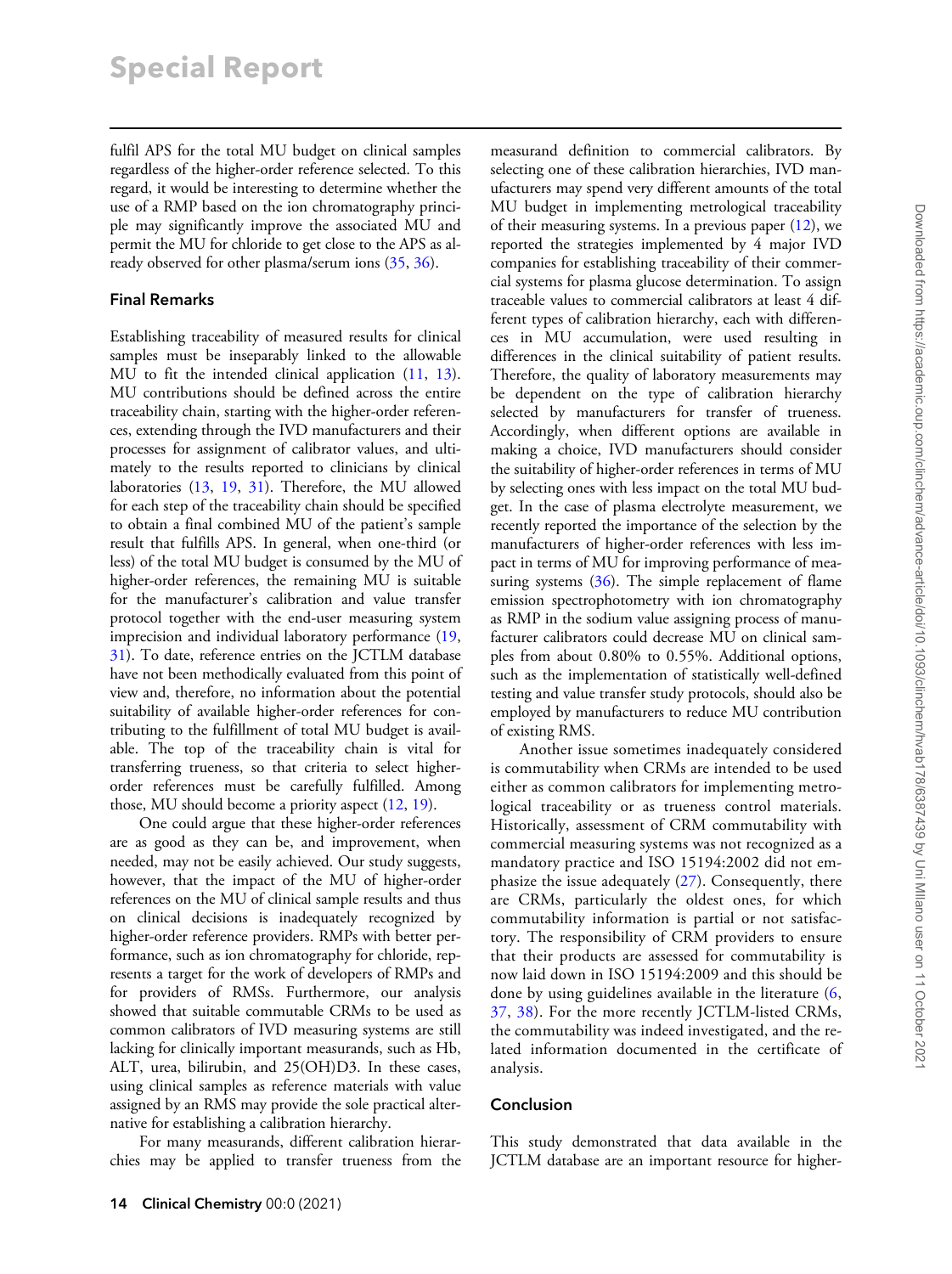<span id="page-14-0"></span>order references that are suitable for use in calibration hierarchies of end-user measuring systems for a representative group of common measurands used for medical decisions. The JCTLM database relies on voluntary submission of information. Therefore, this database is not fully comprehensive and additional higher-order materials and methods that meet requirements outlined in ISO standards may be available. The value of the JCTLM process is that the higher-order references are carefully reviewed to meet the requirements in the ISO standards and thus are generally suitable for use. However, the information on CRMs, RMPs and RLSs must be carefully assessed for MU and for commutability in the case of matrix CRMs to establish a suitable calibration hierarchy for end-user measuring systems (IVD devices) that meet the MU requirements for patient sample results. In addition, the information in the database is valuable to providers of CRMs and RMPs to assess that their proposed references have MU suitable for use at the intended levels in a calibration hierarchy and to identify when improved quality or performance of the references is needed.

Nonstandard Abbreviations: JCTLM, Joint Committee for Traceability in Laboratory Medicine; RMS, reference measurement system; ISO, International Organization for Standardization; IVD, in vitro diagnostics; CRM, certified reference materials; RMP, reference measurement procedure; RLS, reference laboratory service; APS, analytical performance specifications; MU, measurement uncertainty; TF-RMSI, Task Force on Reference Measurement System Implementation; CCQM, Consultative Committee for Amount of Substance; Hb, blood total hemoglobin;  $HbA_{1c}$ , blood glycated hemoglobin; ALT, alanine aminotransferase; CRP, C-reactive protein; 25(OH)D3, serum 25-hydroxyvitamin D3; RELA, Reference Laboratories in Laboratory Medicine; ID–LC–MS, isotopic dilutionmass spectrometry coupled to liquid chromatography; ID–GC–MS, isotopic dilution-mass spectrometry coupled to gas chromatography.

Author Contributions: All authors confirmed they have contributed to the intellectual content of this paper and have met the following 4 requirements: (a) significant contributions to the conception and design, acquisition of data, or analysis and interpretation of data; (b) drafting or revising the article for intellectual content; (c) final approval of the published article; and (d) agreement to be accountable for all aspects of the article thus ensuring that questions related to the accuracy or integrity of any part of the article are appropriately investigated and resolved.

Authors' Disclosures or Potential Conflicts of Interest: No authors declared any potential conflicts of interest.

Role of Sponsor: No sponsor was declared.

# References

- 1. Greenberg N. Update on current concepts and meanings in laboratory medicine – standardization, traceability and harmonization. Clin Chim Acta 2014;432:49–54.
- 2. Panteghini M. Traceability as a unique tool to improve standardization in laboratory medicine. Clin Biochem 2009;42:236–40.
- 3. Vesper HW, Thienpont LM. Traceability in laboratory medicine. Clin Chem 2009;55:1067–75.
- 4. Armbruster D, Miller RR. The Joint Committee for Traceability in Laboratory Medicine (JCTLM): a global approach to promote the standardisation of clinical laboratory test results. Clin Biochem Rev 2007;28:105–13.
- 5. ISO 15193:2009. In vitro diagnostic medical devices Measurement of quantities in samples of biological origin – Requirements for content and presentation of reference measurement procedures. 2nd Ed. Geneva, Switzerland: International Organization Standardization (ISO); 2009.
- 6. ISO 15194:2009. In vitro diagnostic medical devices Measurement of quantities in samples of biological origin – Requirements for certified reference materials and the content of supporting documentation. 2nd Ed. Geneva, Switzerland: International Organization for Standardization (ISO); 2009.
- 7. ISO 15195:2018. Laboratory medicine Requirements for the competence of calibration laboratories using reference measurement procedures. 2nd Ed. Geneva, Switzerland: International Organization for Standardization (ISO); 2018.
- 8. BIPM. JCTLM database: Laboratory medicine and in vitro diagnostics.<https://www.bipm.org/jctlm/> (Accessed March 2021)
- 9. ISO 17511:2020. In vitro diagnostic medical devices -Requirements for establishing metrological traceability of values assigned to calibrators, trueness control

materials and human samples. Geneva, Switzerland: International Organization for Standardization (ISO); 2020.

- 10. Regulation (EU) 2017/746 of the European Parliament and of the Council of 5 April 2017 on in vitro diagnostic medical devices and repealing Directive 98/79/EC and Commission Decision 2010/227/EU. Off J Eur Union 2017;60:176–332.
- 11. Panteghini M. Implementation of standardization in clinical practice: not always an easy task. Clin Chem Lab Med 2012;50:1237–41.
- 12. Braga F, Panteghini M. Verification of in vitro medical diagnostics (IVD) metrological traceability: responsibilities and strategies. Clin Chim Acta 2014;432:55–61.
- 13. Infusino I, Panteghini M. Measurement uncertainty: friend or foe? Clin Biochem 2018;57:3–6.
- 14. Braga F, Panteghini M. The utility of measurement uncertainty in medical laboratories. Clin Chem Lab Med 2020;58:1407–13.
- 15. Thienpont LM, Van Uytfanghe K, Rodriguez Cabaleiro D. Metrological traceability of calibration in the estimation and use of common medical decision-making criteria. Clin Chem Lab Med 2004;42:842–50.
- 16. Panteghini M. Application of traceability concepts to analytical quality control may reconcile total error with uncertainty of measurement. Clin Chem Lab Med 2010; 48:7–10.
- 17. Braga F, Pasqualetti S, Aloisio E, Panteghini M. The internal quality control in the traceability era. Clin Chem Lab Med 2020;59:291–300.
- 18. Braga F, Pasqualetti S, Panteghini M. The role of external quality assessment in the verification of in vitro medical diagnostics in the traceability era. Clin Biochem 2018; 57:23–8.
- 19. Braga F, Infusino I, Panteghini M. Performance criteria for combined uncertainty budget in the implementation of metrological traceability. Clin Chem Lab Med 2015; 53:905–12.
- 20. Panteghini M, Braga F. Implementation of metrological traceability in laboratory medicine: where we are and what is missing. Clin Chem Lab Med 2020;58:1200–4.
- 21. John WG, Nordin G, Panteghini M. What's in a name? Standardization of HbA1c: a response. Clin Chem Lab Med 2008;46:1326–7.
- 22. International Federation of Clinical Chemistry and Laboratory Medicine. RELA–IFCC External Quality assessment scheme for Reference Laboratories in Laboratory Medicine.<http://www.dgkl-rfb.de:81> (Accessed March 2021).
- 23. ISO/TS 20914:2019. Medical laboratories practical guidance for the estimation of measurement uncertainty. 1st Ed. Geneva, Switzerland: International Organization for Standardization (ISO); 2019.
- 24. Middleton J, Vaks JE. Evaluation of assigned-value uncertainty for complex calibrator value assignment processes: a prealbumin example. Clin Chem 2007;53:735–41.
- 25. Braga F, Panteghini M. Commutability of reference and control materials: an essential factor for assuring the quality of measurements in laboratory medicine. Clin Chem Lab Med 2019;57:967–73.
- 26. Miller WG, Schimmel H, Rej R, Greenberg N, Ceriotti F, Burns C, et al.; IFCC Working Group on Commutability, IFCC working group recommendations for assessing commutability. Part 1: general experimental design. Clin Chem 2018;64:447–54.
- **27.** ISO 15194:2002. In vitro diagnostic systems -Measurement of quantities in samples of biological origin — Description of reference materials. 1st Ed. Geneva, Switzerland: International Organization Standardization (ISO); 2002.